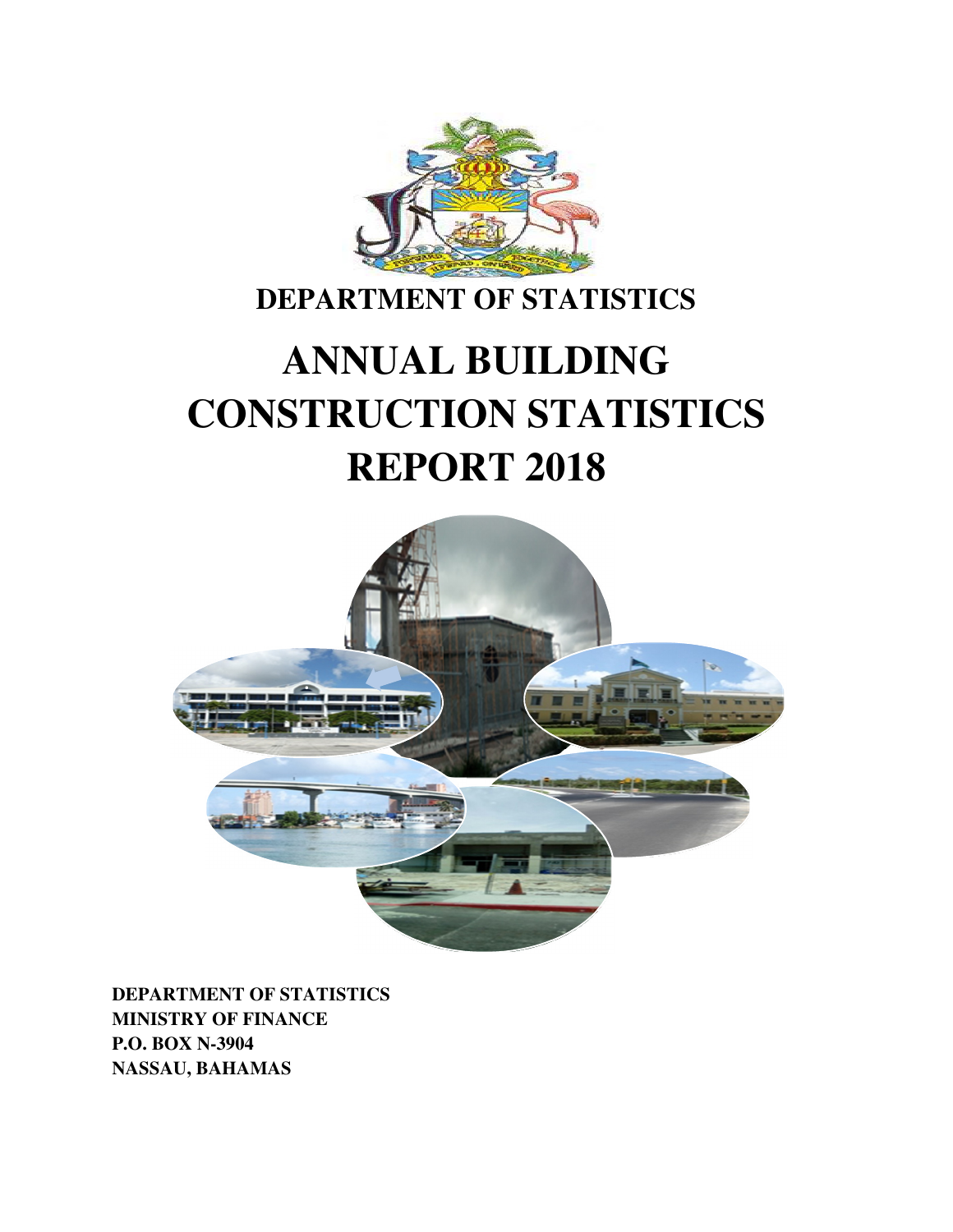#### PREFACE

This publication contains information on one of the most sensitive indicators of economic conditions in The Bahamas. Users of this information will find it a meaningful source, beneficial for planning and decision making by government, private companies, researchers and students.

The tables provide concise data arranged by sector, month and year, preceded by definitions and terminology.

This publication covers the period 2012 to 2018 and includes the number and value of Construction Permits, Starts and Completions.

Information is provided on the total number and value of Permits Issued in New Providence, Grand Bahama and the Family Islands. However, the information on Starts and Completions are for New Providence and Grand Bahama only.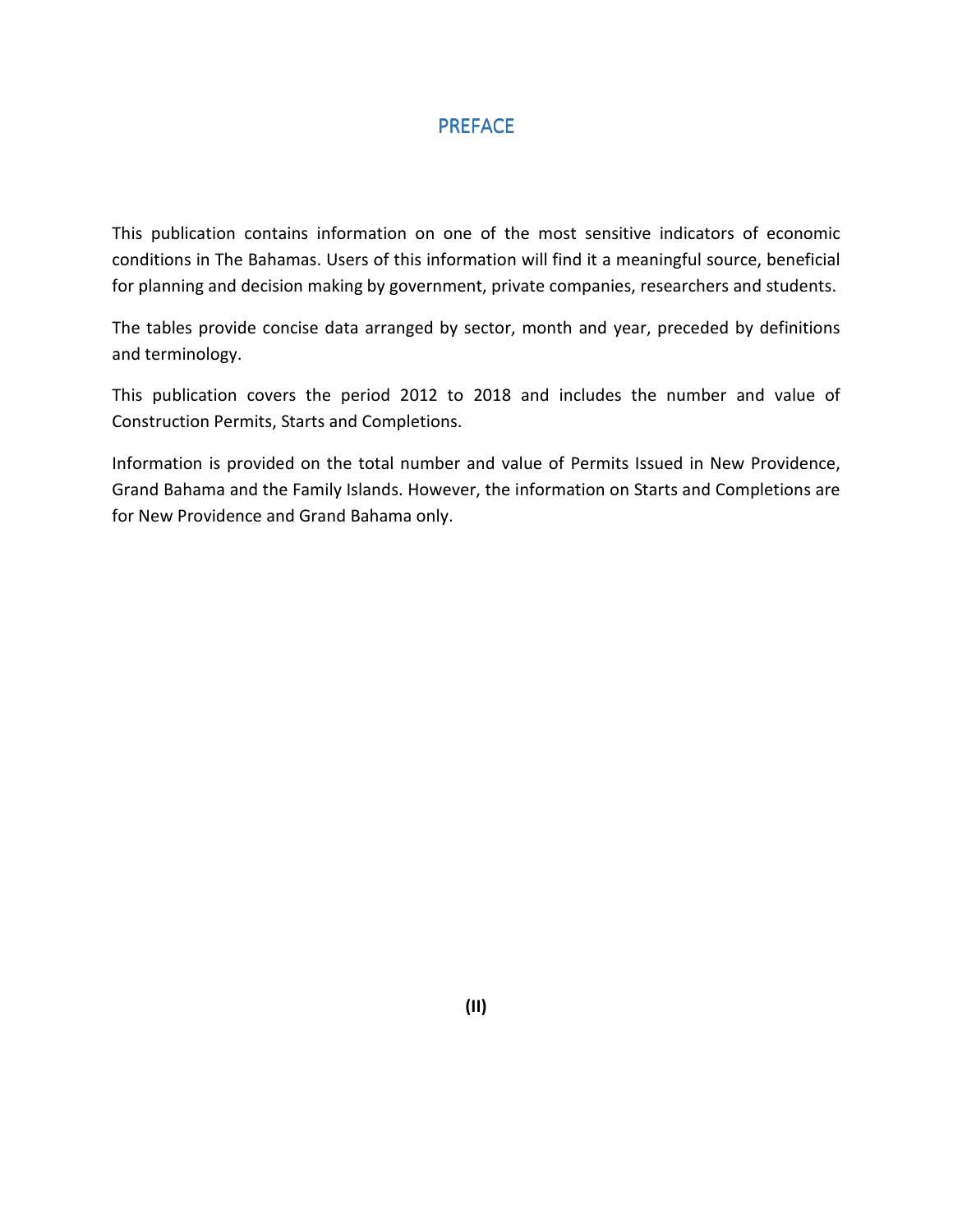## **TABLE OF CONTENTS**

| Table 1: Number and Value of Construction Permits, Starts & Completions All Bahamas 2017 vs 2018  1                            |
|--------------------------------------------------------------------------------------------------------------------------------|
| Table 2: Number and Value of Construction Permits, Starts & Completions New Providence 2012 - 2018  2                          |
|                                                                                                                                |
| Table 3: Number and Value of Construction Permits, Starts & Completions Grand Bahama 2012 - 2018 4                             |
|                                                                                                                                |
| Table 4: Number and Value of Construction Permits By Sector and By Year Family Island 2012 - 2018 6                            |
| Table 5: Number and Value of Construction Permits By Sector and By Month All Bahamas 2018 7                                    |
|                                                                                                                                |
|                                                                                                                                |
|                                                                                                                                |
| Table 7: Number and Value of Construction Permits By Sector and By Month Grand Bahama 2018 11                                  |
| Table 8: Number and Value of Construction Permits By Sector and By Quarter All Bahamas 2018   12                               |
| Table 9: Number and Value of Construction Starts Sector and By Quarter All Bahamas 2018 13                                     |
| Table10: Number and Value of Construction Completions By Sector and By Quarter All Bahamas  14                                 |
| Table 11: Number and Value of Permits, Starts & Completions All Bah. 1 <sup>st</sup> Qtr. 2018 vs 1 <sup>st</sup> Qtr. 2017 15 |
| Table 12: Number and Value of Permits, Starts & Completion All Bah. 2 <sup>nd</sup> Qtr. 2018 vs 2 <sup>nd</sup> Qtr. 2017 16  |
| Table 13: Number and Value of Permits, Starts & Completions All Bah. 2 <sup>nd</sup> Qtr. 2018 - 1 <sup>st</sup> Qtr. 2018 17  |
| Table 14: Number and Value of Permits, Starts & Completions All Bah. 3rd Qtr. 2017 vs 3rd Qtr. 2018  18                        |
| Table 15: Number and Value of Permits, Starts & Completions All Bah. 3rd Qtr. 2018 vs 2 <sup>nd</sup> Qtr. 2018  19            |
| Table 16: Number and Value of Permits. Starts & Completions All Bah. 4 <sup>th</sup> Qtr. 2018 vs 4 <sup>th</sup> Qtr.2017 20  |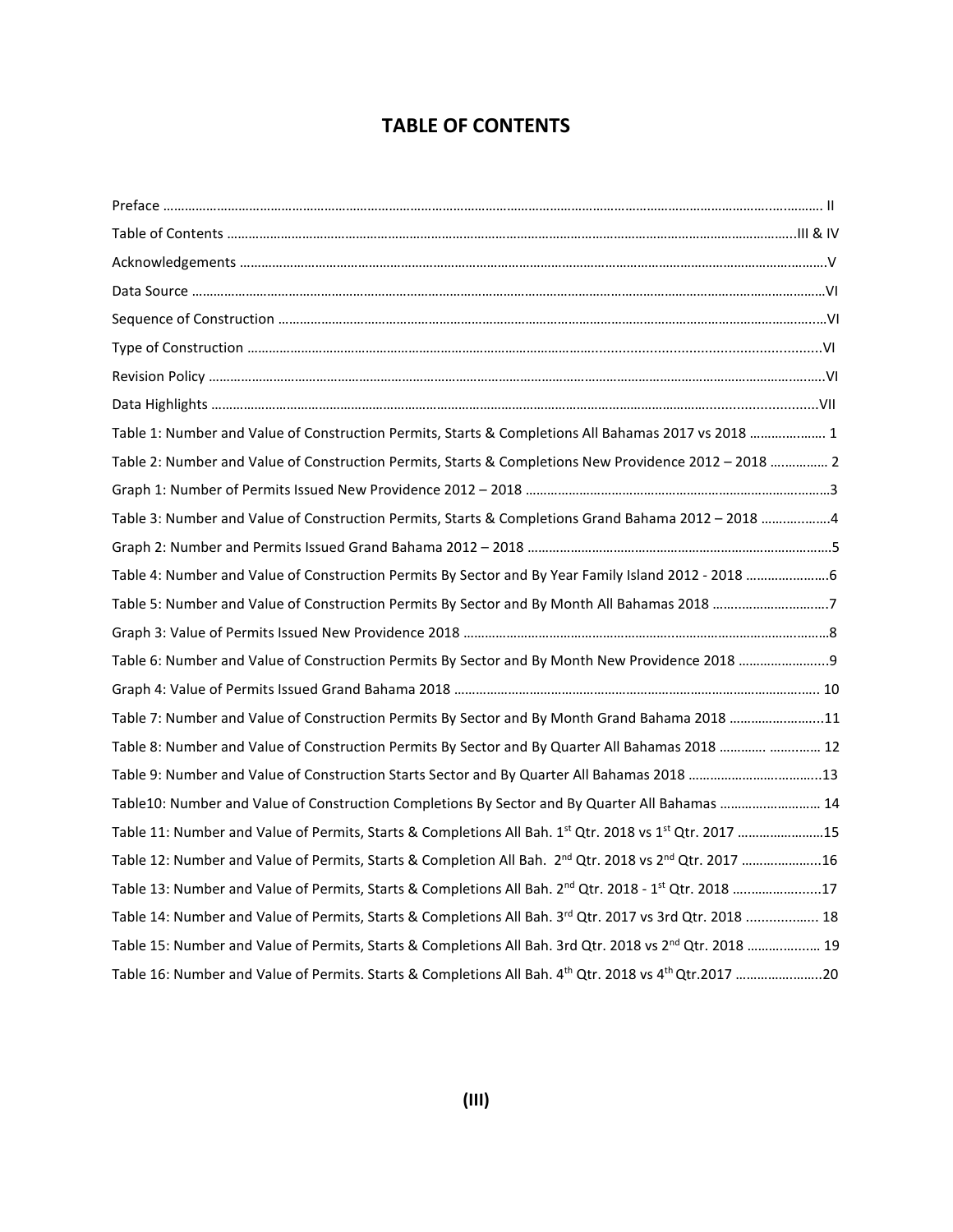| Table 17: Number and Value of Construction Permits, Starts & Completions All Bahamas     |  |
|------------------------------------------------------------------------------------------|--|
| Table 18: Number and Value of Construction Permits, Starts & Completions New Providence, |  |
| Table 19: Number and Value of Construction Permits, Starts & Completions New Providence, |  |
| Table 20: Number and Value of Construction Permits, Starts & Completions New Providence, |  |
| Table 21: Number and Value of Construction Permits, Starts & Completions New Providence, |  |
| Table 22: Number and Value of Construction Permits, Starts & Completions New Providence, |  |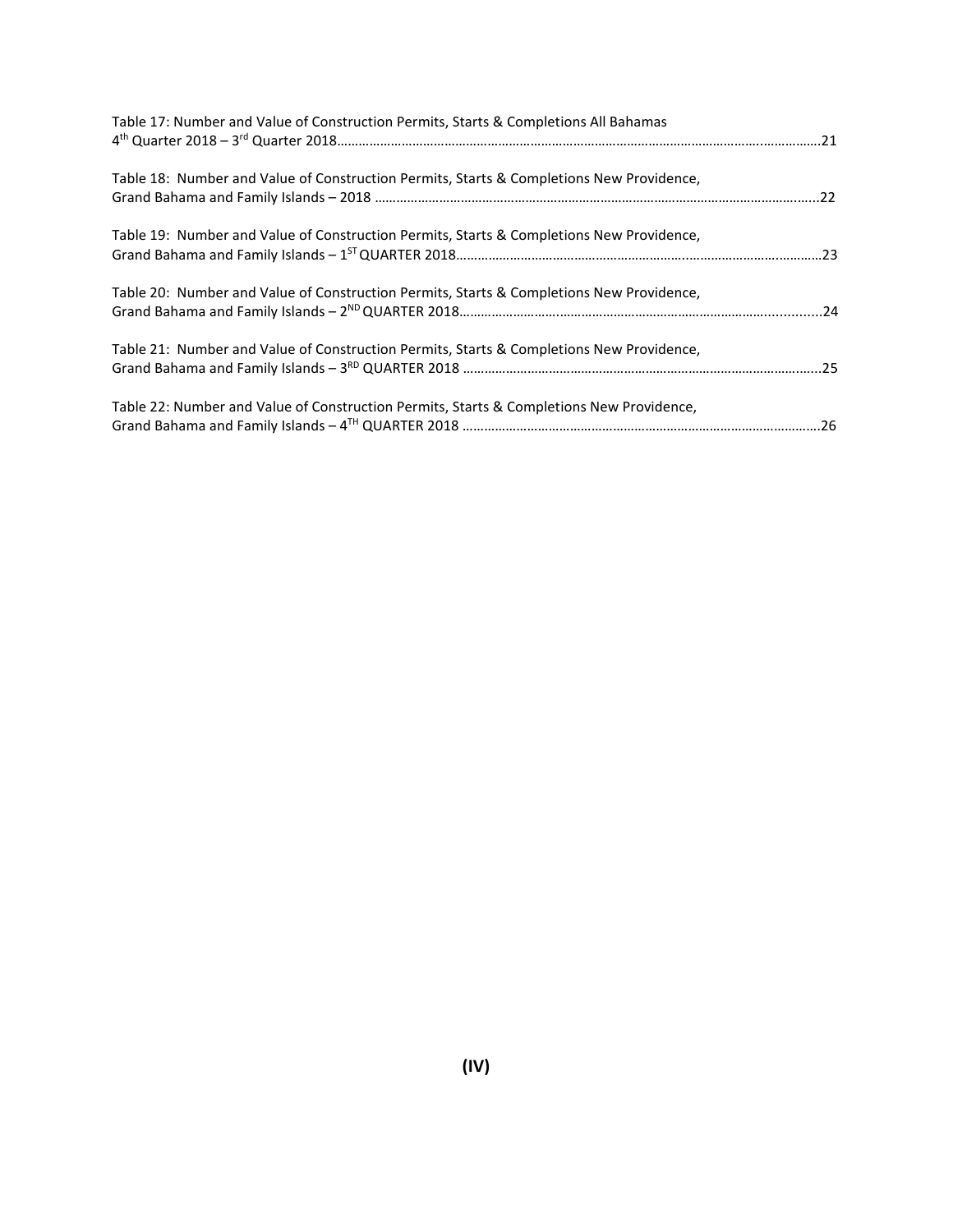## ACKNOWLEDGEMENTS

The National Accounts Section of the Department of Statistics Report acknowledges Portia Tulloch, Georgina Gabriel, Stefanel Taylor, Hugene Adderley, Shanya Miller and Graylin Frazer under the supervision of Mrs. Terah Newbold.

Special thanks to Mrs. Clarice Turnquest of the Department of Statistics Nassau Office, Mrs. Clara Lowe and Mrs. Nicole Pinder of the Department of Statistics Freeport Office, Mrs. Theresa Rolle and Mrs. Juliette Newbold staff of the Building Control Division of the Ministry of Works New Providence and Grand Bahama, the Grand Bahama Port Authority and the Department of Local Government.

The Department of Statistics along with the Acting Director Mrs. Leona Wilson thanks you for your cooperation and support over the past years and most notably for your assistance leading to this release.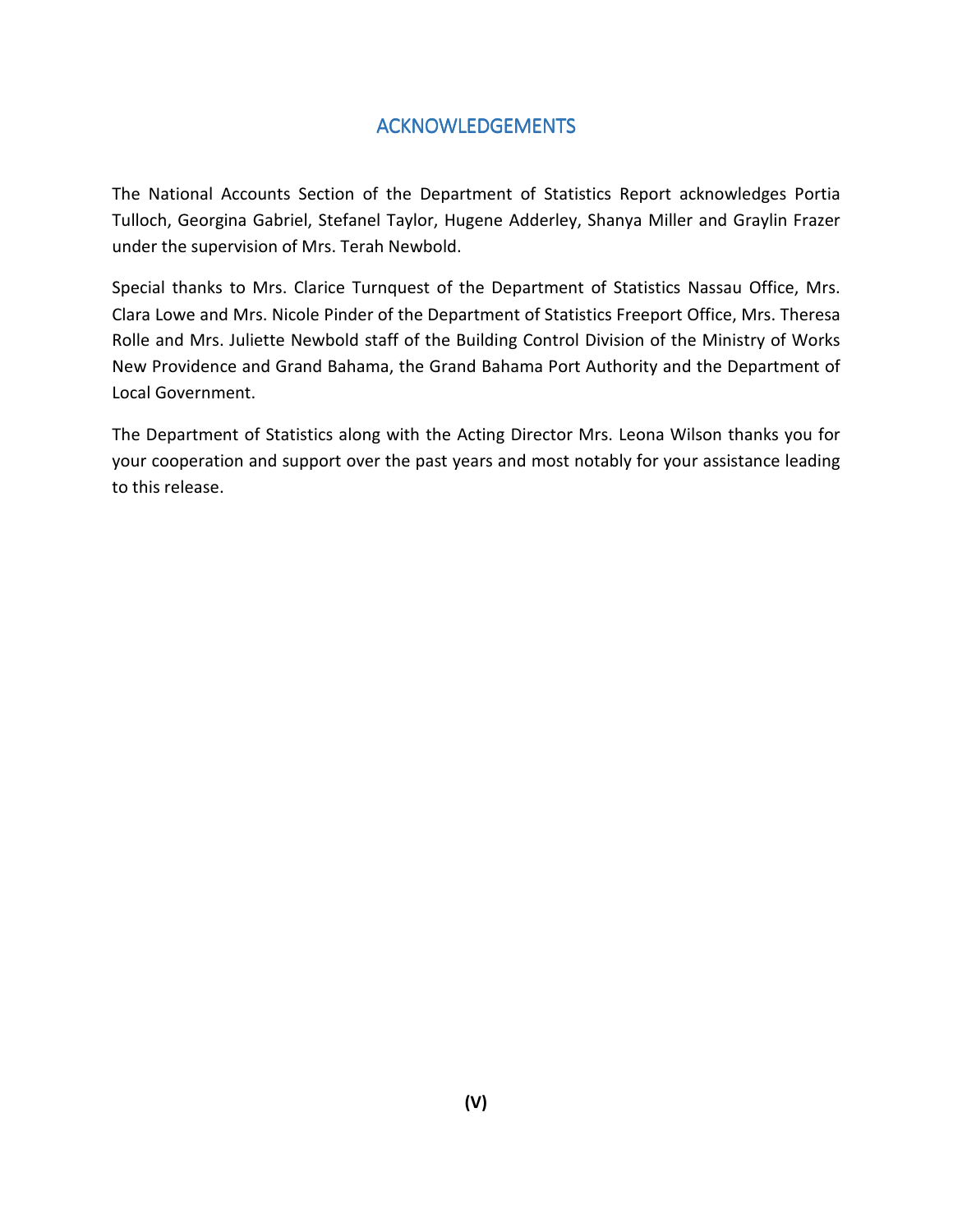#### DATA SOURCES

The basic data is collected by the Ministry of Works (New Providence and Grand Bahama), the Department of Local Government and the Grand Bahama Port Authority. The information is collected and summarized on a monthly basis by the aforementioned organizations, then forwarded to the Department of Statistics where it is processed, analyzed and published.

#### **SEQUENCE OF CONSTRUCTION**

Construction *Permits* represent permission to construct, add or renovate a structure (i.e. buildings, walls, docks, etc.) at which time the estimated cost of the proposed structure is given.

Construction *Starts* represent those structures on which construction has begun.

Construction *Completions* represent those structures which are registered as being completed having obtained an Occupancy Certificate from the Ministry of Works or the Grand Bahama Port Authority.

TYPE OF CONSTRUCTION

*"Public"* represents construction by the Government of buildings for public use such as schools, offices, airports, etc.

*"Private/Residential"* represents construction of residential structures such as houses, apartments and duplexes.

*"Commercial/Industrial"* represents construction of offices, churches, malls, hotels etc. by private businesses or individuals.

## **REVISION POLICY**

The construction figures are compiled and published on a quarterly and annual basis. The annual data process of release is Preliminary, Revised and Final.

The 2018 figures in this report are preliminary, the 2017 figures have been revised and the other published years are Final.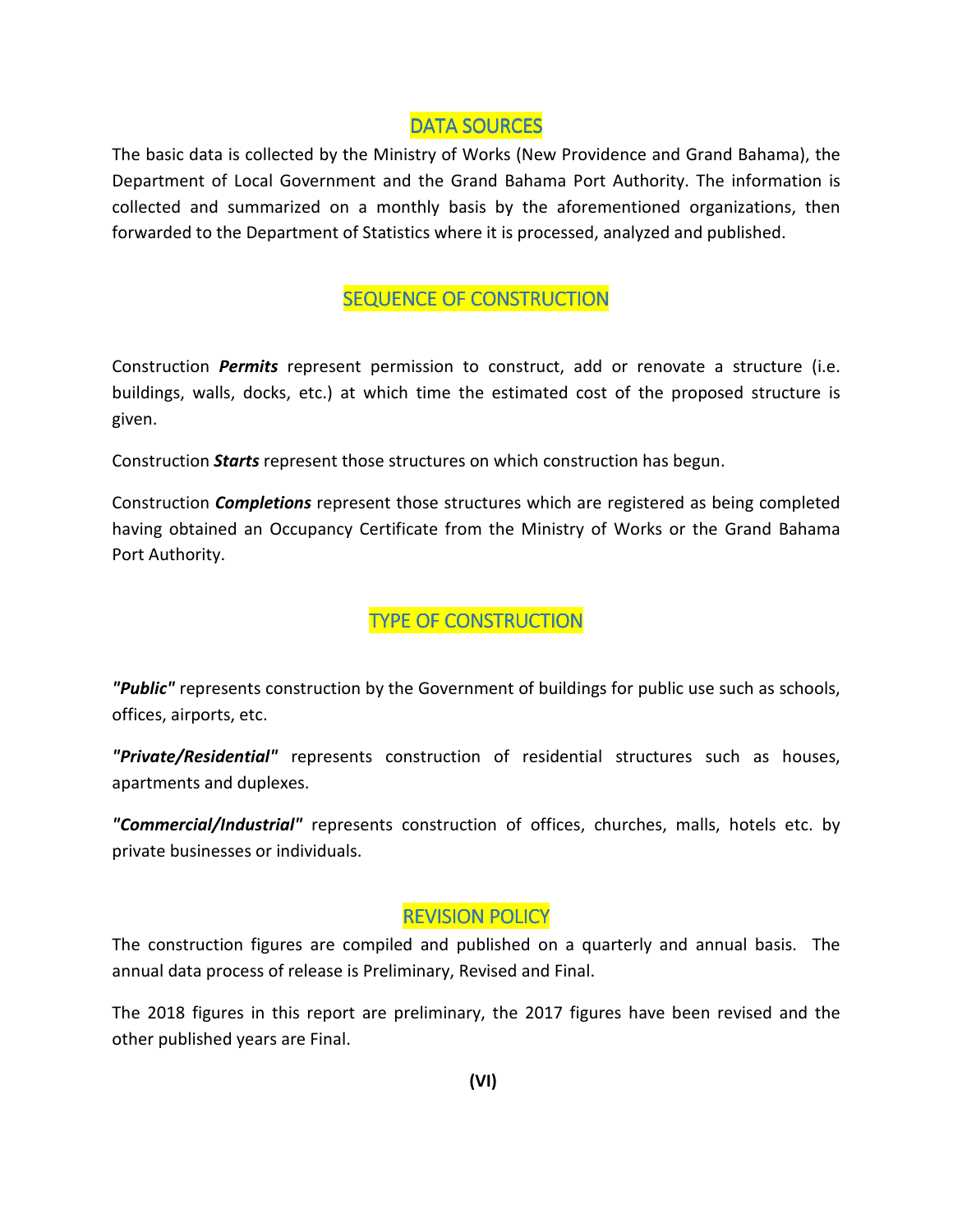#### **DATA HIGHLIGHTS**

#### **CONSTRUCTION PERMITS**

In the Private/Residential Sector, the number of Permits Issued in 2018 was 126 units or 13% more than the number issued in 2017 (969) units (Table 1). The value in this sector had an increase of approximately \$80 million or 28%. The Commercial/Industrial Sector saw an increase in both number and value of 89 units or 30% and approximately \$154 million or 130% respectively. In the Public Sector, there was a decrease of 65 units in the number or negative (74%) but an increase in the value of \$13 million or (75%).

#### **CONSTRUCTION STARTS**

The data for 2018 when compared to 2017 showed a decrease of approximately \$18 million or (13%) in total value of Construction Starts. There was an increase in the number of units by 17 or (4%). The number of Private/Residential Starts decreased by 1 unit, with an increase in the value by \$10 million or 13%. The Commercial/Industrial Sector had an increase of 13 units or 30%, while the value increased by \$600 thousand or 2%. The number of units in the Public Sector increased by 3 units or 50% while the value decreased by \$29 million or negative (99%).

#### **CONSTRUCTION COMPLETIONS**

.

In 2018, the total number of Construction Completions increased by 15 units representing an increase of (2%). The total value of Construction Completions subsequently decreased, from \$1.5 billion in 2017 to \$333 million in 2018 or a negative of (78%). The Private/Residential Sector showed an increase of 60 units or (13%), while the value increased by \$445 thousand. The Commercial/Industrial Sector experienced a decreased in the number by 52 units or negative (30%). There was also a decrease in the value of \$1.2 billion due to completed works in the Hotel Industry. The number of Public Sector completions increased by 7 units or 100% with the value increasing by \$329 thousand or 9%.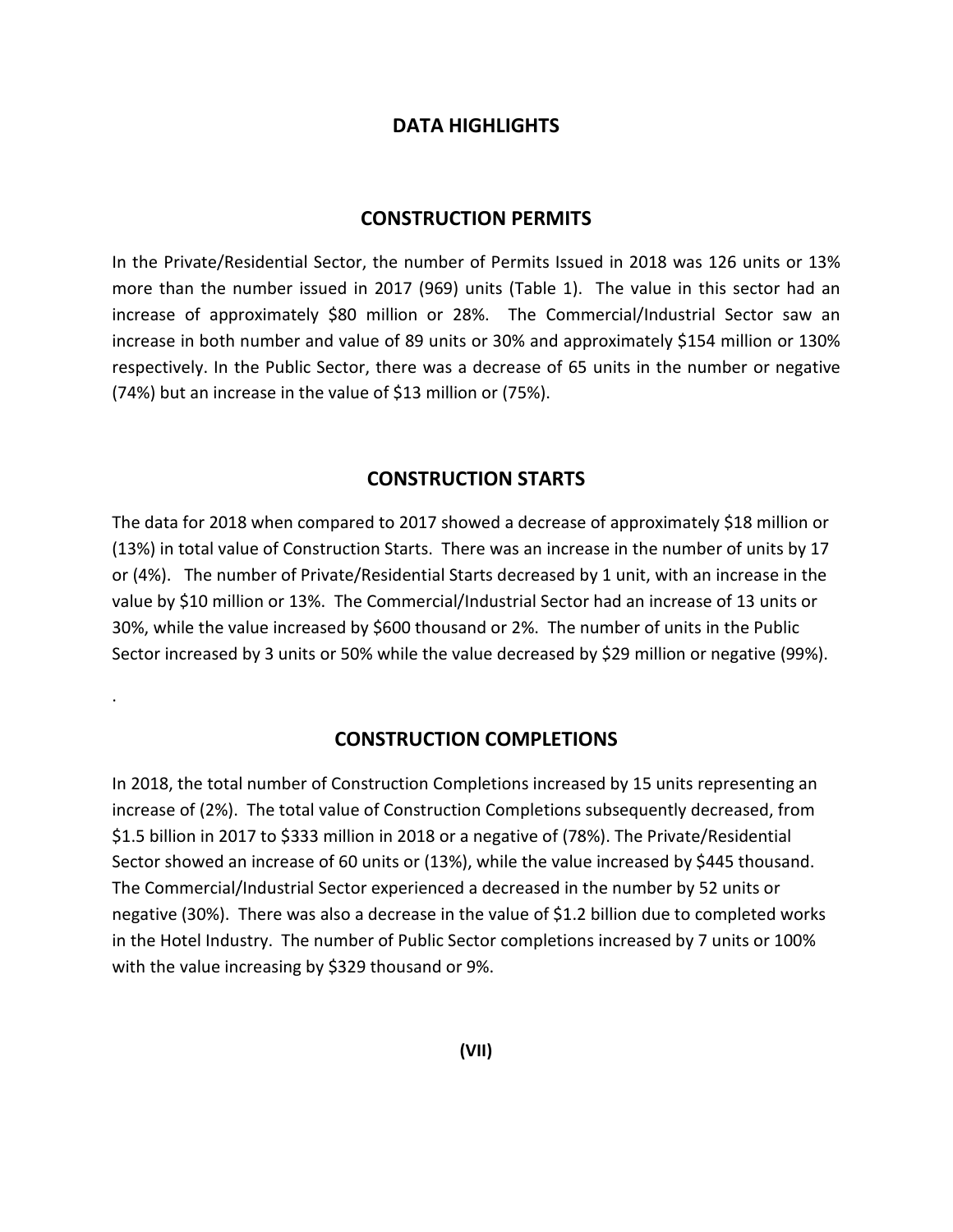#### **NUMBER AND VALUE OF CONSTRUCTION PERMITS, STARTS AND COMPLETIONSALL BAHAMASCOMPARISON YEAR 2017 - YEAR 2018**

|                                  |                            | PRIVATE/RESIDENTIAL |           | <b>COMMERCIAL/INDUSTRIAL</b> | <b>PUBLIC</b> |                  | <b>TOTAL ALL SECTORS</b> |                  |  |  |  |  |
|----------------------------------|----------------------------|---------------------|-----------|------------------------------|---------------|------------------|--------------------------|------------------|--|--|--|--|
| <b>YEAR</b>                      | <b>NO</b>                  | <b>VALUE B\$</b>    | <b>NO</b> | <b>VALUE B\$</b>             | <b>NO</b>     | <b>VALUE B\$</b> | <b>NO</b>                | <b>VALUE B\$</b> |  |  |  |  |
| <b>CONSTRUCTION PERMITS</b>      |                            |                     |           |                              |               |                  |                          |                  |  |  |  |  |
| <b>YEAR 2018</b>                 | 1,095                      | 359,995,962         | 386       | 273,598,602                  | 23            | 31,029,704       | 1,504                    | 664,624,268      |  |  |  |  |
| <b>YEAR 2017 R</b>               | 969                        | 280,435,876         | 297       | 119,196,999                  | 88            | 17,774,190       | 1,354                    | 417,407,065      |  |  |  |  |
| <b>DIFFERENCE</b>                | 126                        | 79,560,086          | 89        | 154,401,603                  | $-65$         | 13,255,514       | 150                      | 247,217,203      |  |  |  |  |
| % CHANGE                         | 13%                        | 28%                 | 30%       | 130%                         | $-74%$        | 75%              | 11%                      | 59%              |  |  |  |  |
|                                  | <b>CONSTRUCTION STARTS</b> |                     |           |                              |               |                  |                          |                  |  |  |  |  |
| <b>YEAR 2018</b>                 | 331                        | 86,979,962          | 56        | 31,004,880                   |               | 189,000          | 396                      | 118,173,842      |  |  |  |  |
| <b>YEAR 2017</b><br>$\mathsf{R}$ | 330                        | 76,840,632          | 43        | 30,404,409                   | 61            | 29,368,235       | 379                      | 136,613,276      |  |  |  |  |
| <b>DIFFERENCE</b>                | 1                          | 10,139,330          | 13        | 600,471                      |               | $-29,179,235$    | 17                       | $-18,439,434$    |  |  |  |  |
| % CHANGE                         | 0%                         | 13%                 | 30%       | 2%                           | 50%           | $-99%$           | 4%                       | $-13%$           |  |  |  |  |
| <b>CONSTRUCTION COMPLETIONS</b>  |                            |                     |           |                              |               |                  |                          |                  |  |  |  |  |
| <b>YEAR 2018</b>                 | 521                        | 176,845,849         | 122       | 152,739,866                  | 14            | 4,199,010        | 657                      | 333,784,725      |  |  |  |  |
| <b>YEAR 2017 R</b>               | 461                        | 176,400,399         | 174       | 1,313,337,630                |               | 3,870,010        | 642                      | 1,493,608,039    |  |  |  |  |
| <b>DIFFERENCE</b>                | 60                         | 445,450             | $-52$     | $-1,160,597,764$             |               | 329,000          | 15                       | $-1,159,823,314$ |  |  |  |  |
| % CHANGE                         | 13%                        | 0%                  | $-30%$    | $-88%$                       | 100%          | 9%               | 2%                       | $-78%$           |  |  |  |  |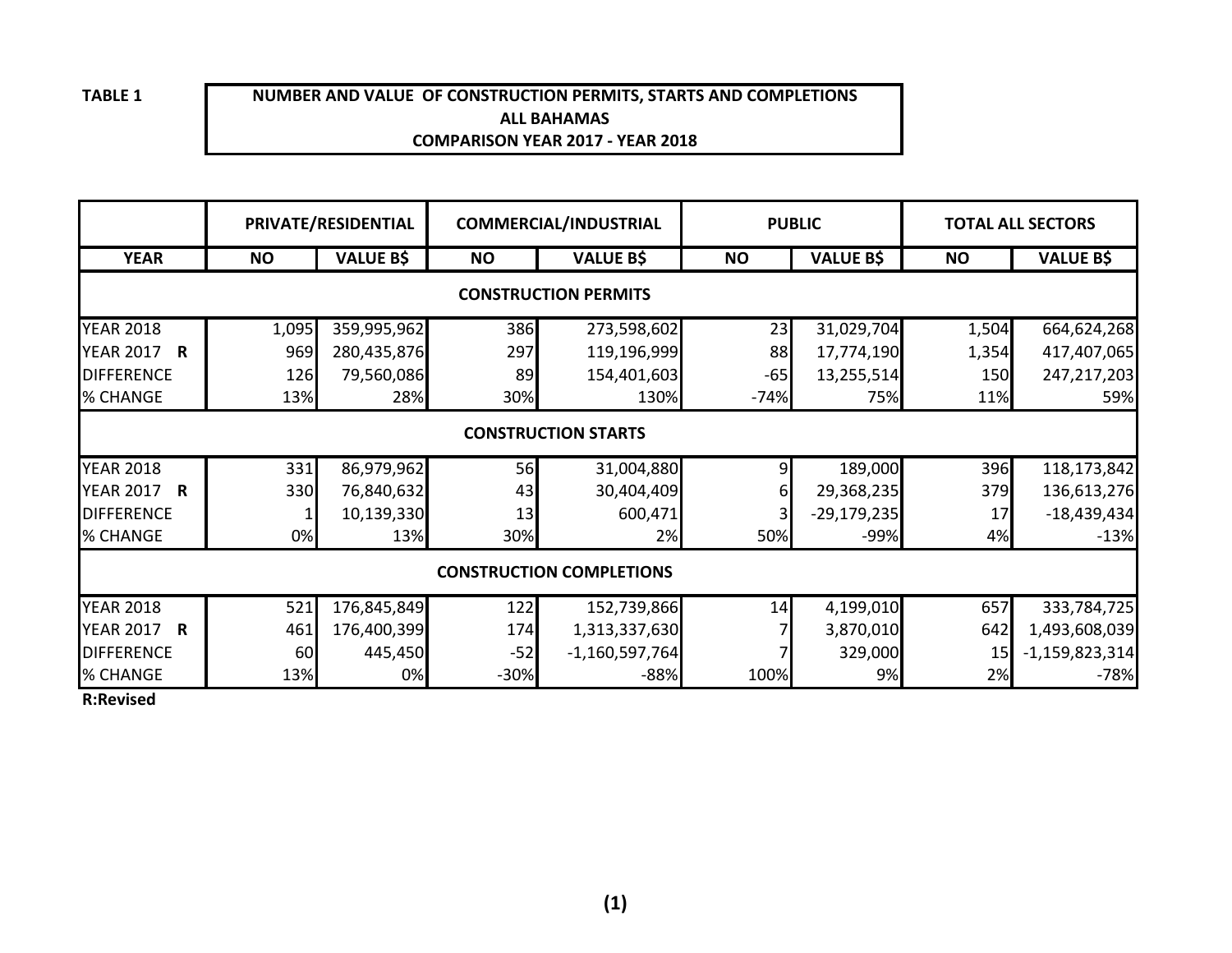#### **NEW PROVIDENCE NUMBER AND VALUE OF CONSTRUCTION PERMITS, STARTS AND COMPLETIONSBY SECTOR AND BY YEAR 2012 - 2018**

|                             | PRIVATE/RESIDENTIAL        |                               |           | <b>COMMERCIAL/INDUSTRIAL</b>    |           | <b>PUBLIC</b>                 |           | <b>TOTAL ALL SECTORS</b>      |  |  |  |
|-----------------------------|----------------------------|-------------------------------|-----------|---------------------------------|-----------|-------------------------------|-----------|-------------------------------|--|--|--|
| <b>YEAR</b>                 | <b>NO</b>                  | <b>VALUE B\$</b><br>(B\$'000) | <b>NO</b> | <b>VALUE B\$</b><br>(B\$'000)   | <b>NO</b> | <b>VALUE B\$</b><br>(B\$'000) | <b>NO</b> | <b>VALUE B\$</b><br>(B\$'000) |  |  |  |
| <b>CONSTRUCTION PERMITS</b> |                            |                               |           |                                 |           |                               |           |                               |  |  |  |
| 2012                        | 1,041                      | 263,955                       | 250       | 188,059                         | 14        | 5,450                         | 1,305     | 457,464                       |  |  |  |
| 2013                        | 873                        | 228,310                       | 274       | 152,160                         | 18        | 21,747                        | 1,165     | 402,217                       |  |  |  |
| 2014                        | 851                        | 298,315                       | 221       | 155,487                         | 16        | 24,663                        | 1,088     | 478,465                       |  |  |  |
| 2015 R                      | 730                        | 258,606                       | 232       | 176,128                         |           | 12,074                        | 969       | 446,808                       |  |  |  |
| 2016                        | 689                        | 292,242                       | 200       | 124,443                         |           | 31,836                        | 896       | 448,522                       |  |  |  |
| 2017 R                      | 765                        | 253,993                       | 144       | 58,937                          | 73        | 16,140                        | 982       | 329,071                       |  |  |  |
| 2018                        | 855                        | 326,723                       | 214       | 196,895                         | 8         | 20,953                        | 1,077     | 544,570                       |  |  |  |
|                             | <b>CONSTRUCTION STARTS</b> |                               |           |                                 |           |                               |           |                               |  |  |  |
| 2012                        | 331                        | 83,660                        | 34        | 17,014                          |           | 0                             | 365       | 100,674                       |  |  |  |
| 2013                        | 279                        | 74,250                        | 45        | 50,989                          |           | 850                           | 325       | 126,089                       |  |  |  |
| 2014                        | 297                        | 87,071                        | 31        | 21,216                          |           | 222                           | 330       | 108,508                       |  |  |  |
| 2015 R                      | 266                        | 73,135                        | 23        | 20,338                          |           | 1,158                         | 291       | 94,630                        |  |  |  |
| 2016                        | 221                        | 58,571                        | 18        | 8,564                           |           | 249                           | 240       | 67,383                        |  |  |  |
| 2017 R                      | 250                        | 63,102                        | 25        | 24,373                          |           | 1,612                         | 278       | 89,087                        |  |  |  |
| 2018                        | 236                        | 63,184                        | 26        | 20,921                          |           | 133                           | 263       | 84,237                        |  |  |  |
|                             |                            |                               |           |                                 |           |                               |           |                               |  |  |  |
|                             |                            |                               |           | <b>CONSTRUCTION COMPLETIONS</b> |           |                               |           |                               |  |  |  |
| 2012                        | 465                        | 128,762                       | 119       | 73,901                          |           | 39                            | 585       | 202,701                       |  |  |  |
| 2013                        | 418                        | 110,899                       | 109       | 69,770                          |           | 1,252                         | 530       | 181,921                       |  |  |  |
| 2014                        | 370                        | 120,605                       | 94        | 38,582                          |           | 54,733                        | 468       | 213,920                       |  |  |  |
| 2015 R                      | 359                        | 147,699                       | 83        | 57,757                          |           | 3,231                         | 446       | 208,688                       |  |  |  |
| 2016                        | 378                        | 107,350                       | 92        | 44,747                          |           | 15,010                        | 472       | 167,107                       |  |  |  |
| 2017 R                      | 366                        | 157,929                       | 111       | 1,301,724                       |           | 3,280                         | 482       | 1,462,933                     |  |  |  |
| 2018                        | 400                        | 150,601                       | 80        | 143,533                         |           | 4,129                         | 484       | 298,263                       |  |  |  |

**R: Revised**

**\* Difference in total due to rounding.**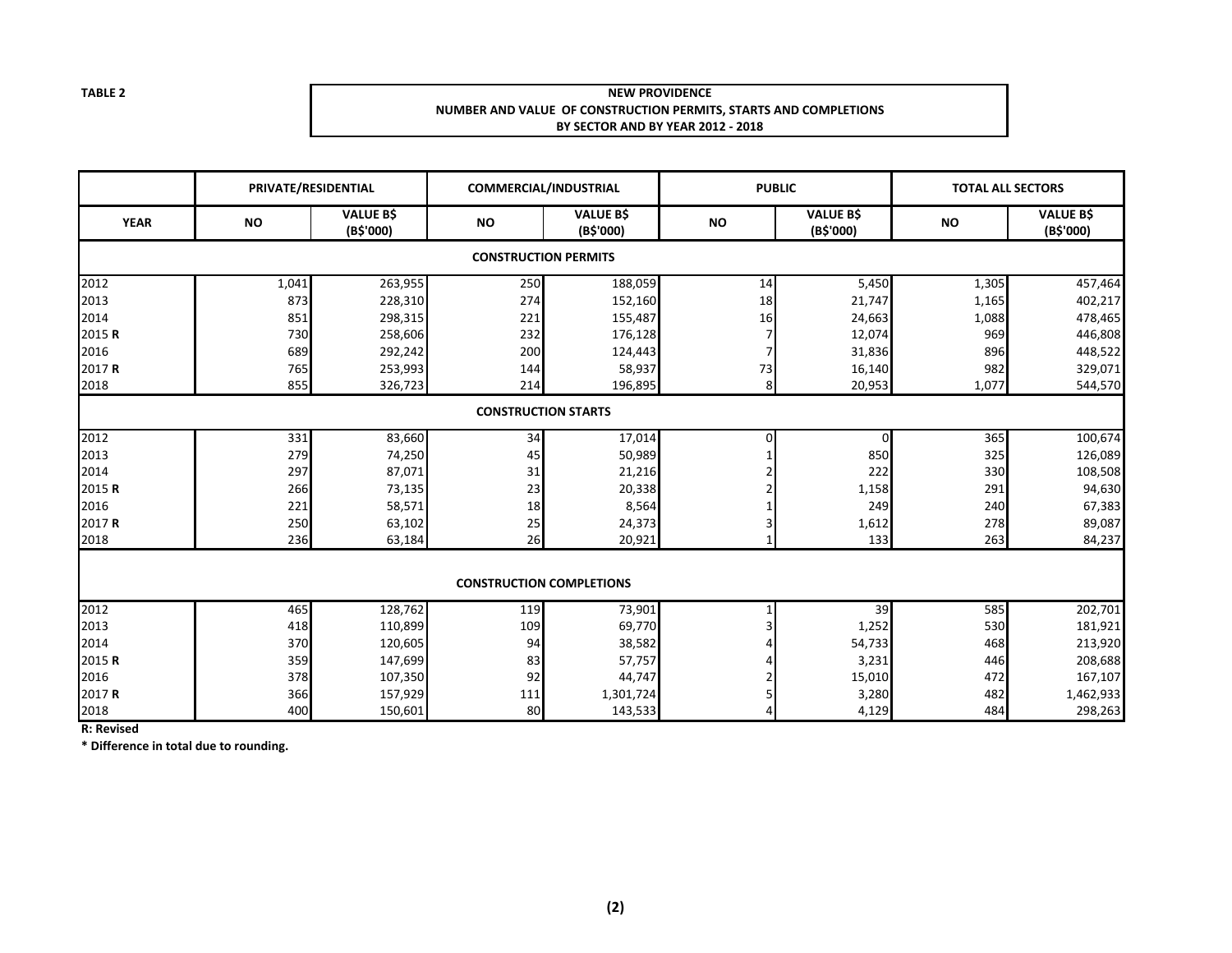# **GRAPH 1**

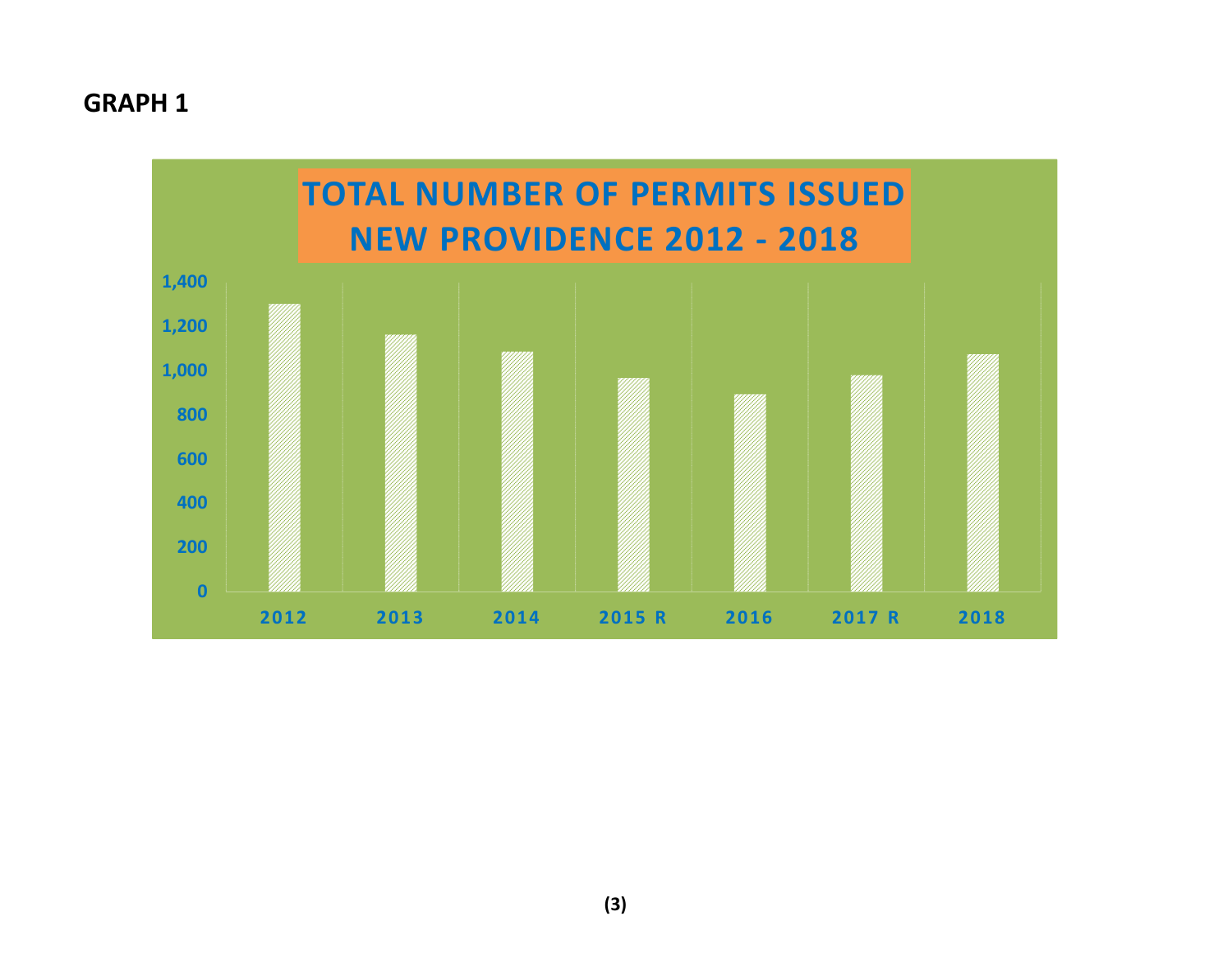#### **GRAND BAHAMA NUMBER AND VALUE OF CONSTRUCTION PERMITS, STARTS AND COMPLETIONSBY SECTOR AND BY YEAR 2012 - 2018**

|             | PRIVATE/RESIDENTIAL        |                               | <b>COMMERCIAL/INDUSTRIAL</b>    |                               | <b>PUBLIC</b> |                               | <b>TOTAL ALL SECTORS</b> |                               |  |  |
|-------------|----------------------------|-------------------------------|---------------------------------|-------------------------------|---------------|-------------------------------|--------------------------|-------------------------------|--|--|
| <b>YEAR</b> | <b>NO</b>                  | <b>VALUE B\$</b><br>(B\$'000) | <b>NO</b>                       | <b>VALUE B\$</b><br>(B\$'000) | <b>NO</b>     | <b>VALUE B\$</b><br>(B\$'000) | <b>NO</b>                | <b>VALUE B\$</b><br>(B\$'000) |  |  |
|             |                            |                               | <b>CONSTRUCTION PERMITS</b>     |                               |               |                               |                          |                               |  |  |
| 2012        | 218                        | 24,487                        | 167                             | 126,239                       |               | 398                           | 388                      | 151,124                       |  |  |
| 2013        | 181                        | 23,565                        | 105                             | 41,063                        |               | 756                           | 287                      | 65,384                        |  |  |
| 2014        | 194                        | 19,160                        | 104                             | 24,597                        | 8             | 408                           | 306                      | 44,165                        |  |  |
| 2015        | 189                        | 26,621                        | 104                             | 21,110                        | 19            | 6,216                         | 312                      | 53,947                        |  |  |
| 2016 R      | 114                        | 14,996                        | 83                              | 26,713                        | 9             | 818                           | 206                      | 42,528                        |  |  |
| 2017 R      | 203                        | 26,267                        | 151                             | 59,121                        | 14            | 1,284                         | 368                      | 86,672                        |  |  |
| 2018        | 237                        | 32,080                        | 151                             | 37,459                        | 12            | 5,880                         | 400                      | 75,419                        |  |  |
|             | <b>CONSTRUCTION STARTS</b> |                               |                                 |                               |               |                               |                          |                               |  |  |
| 2012        | 78                         | 11,894                        | 24                              | 4,078                         | O             | 0                             | 102                      | 15,972                        |  |  |
| 2013        | 59                         | 11,717                        | 21                              | 2,425                         | U             | $\mathbf 0$                   | 80                       | 14,142                        |  |  |
| 2014        | 80                         | 13,847                        | 36                              | 6,845                         |               | 80                            | 118                      | 20,771                        |  |  |
| 2015        | 93                         | 14,910                        | 55                              | 5,276                         |               | 5,020                         | 151                      | 25,205                        |  |  |
| 2016        | 89                         | 14,958                        | 23                              | 13,896                        |               | 0                             | 112                      | 28,853                        |  |  |
| 2017 R      | 80                         | 13,739                        | 18                              | 6,031                         |               | 27,756                        | 101                      | 47,526                        |  |  |
| 2018        | 95                         | 23,796                        | 30                              | 10,084                        | 8             | 56                            | 133                      | 33,937                        |  |  |
|             |                            |                               | <b>CONSTRUCTION COMPLETIONS</b> |                               |               |                               |                          |                               |  |  |
| 2012        | 155                        | 24,527                        | 64                              | 86,864                        |               | 3,018                         | 222                      | 114,409                       |  |  |
| 2013        | 126                        | 25,657                        | 52                              | 8,295                         |               | 756                           | 179                      | 34,708                        |  |  |
| 2014        | 109                        | 21,349                        | 52                              | 15,128                        |               | 150                           | 162                      | 36,627                        |  |  |
| 2015        | 80                         | 12,838                        | 60                              | 8,285                         |               | 18                            | 142                      | 21,141                        |  |  |
| 2016 R      | 87                         | 13,664                        | 66                              | 21,295                        |               | 173                           | 155                      | 35,131                        |  |  |
| 2017        | 95                         | 18,472                        | 63                              | 11,613                        |               | 590                           | 160                      | 30,675                        |  |  |
| 2018 R      | 121                        | 26,245                        | 42                              | 9,207                         | 10            | 70                            | 173                      | 35,522                        |  |  |

**R: Revised**

**\* Difference in total due to rounding**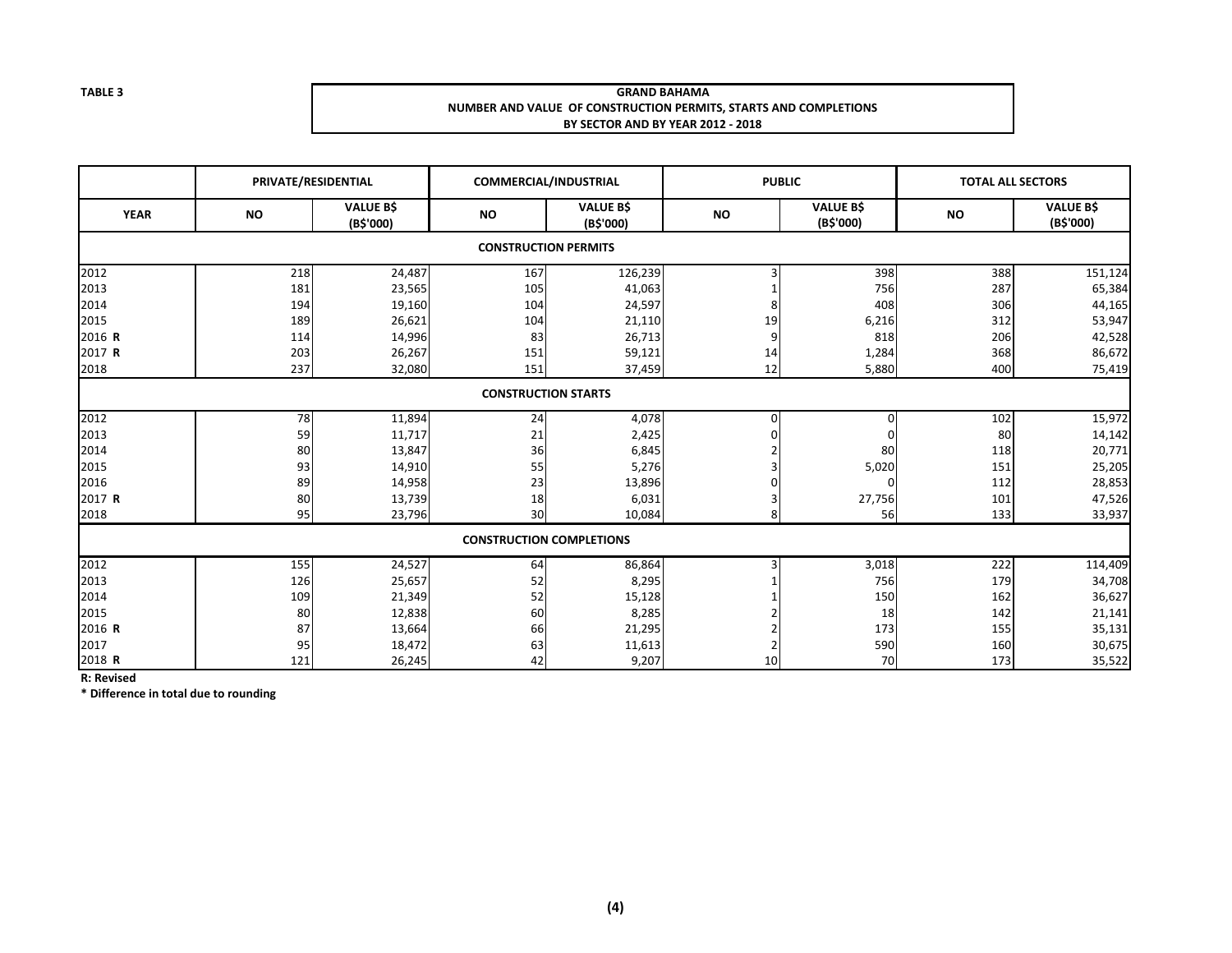## **GRAPH 2**

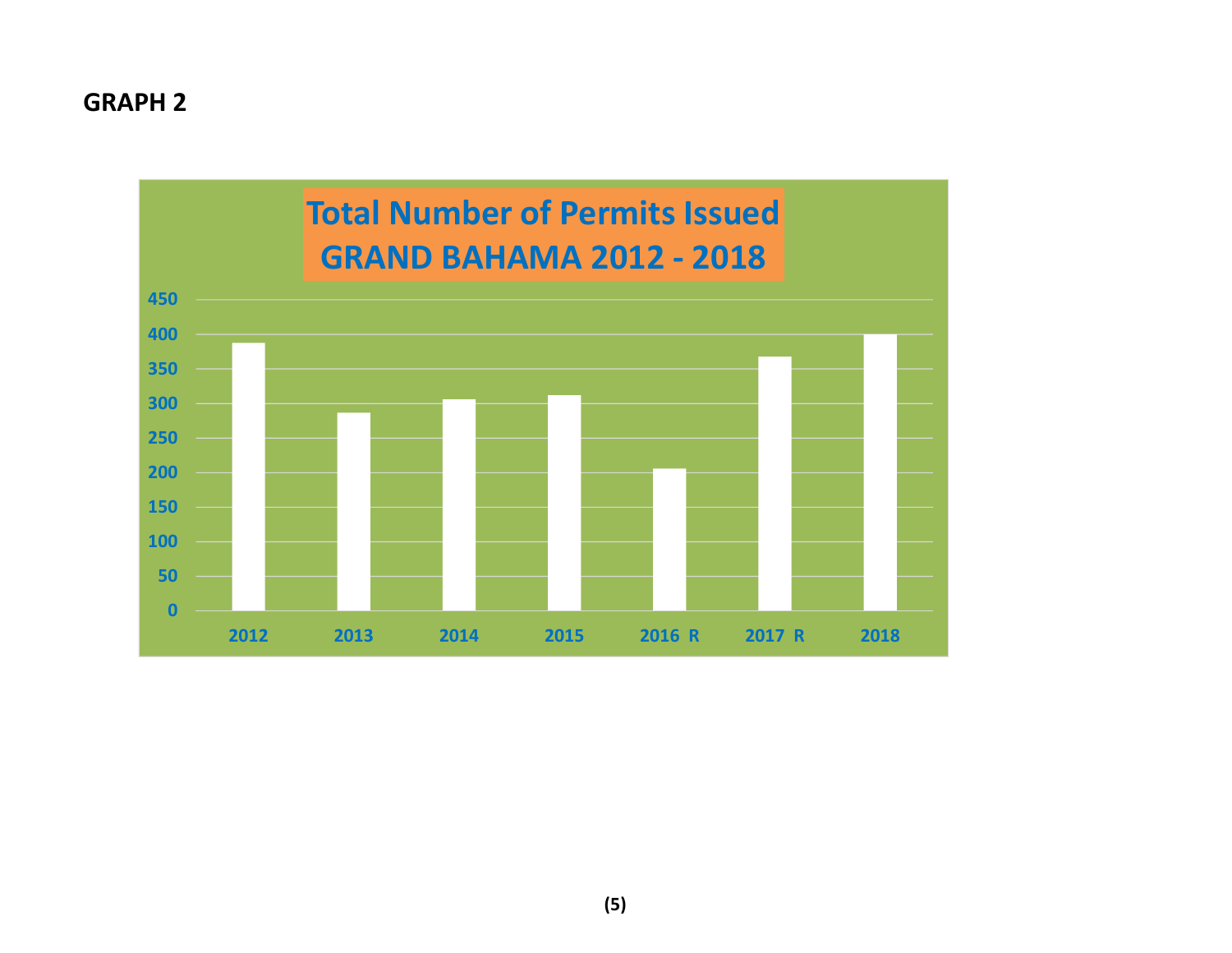#### **FAMILY ISLAND NUMBER AND VALUE OF CONSTRUCTION PERMITS, STARTS AND COMPLETIONSBY SECTOR AND BY YEAR 2012 - 2018**

|             | PRIVATE/RESIDENTIAL         |                               | COMMERCIAL/INDUSTRIAL |                               |           | <b>PUBLIC</b>                | <b>TOTAL ALL SECTORS</b> |                               |  |  |  |  |
|-------------|-----------------------------|-------------------------------|-----------------------|-------------------------------|-----------|------------------------------|--------------------------|-------------------------------|--|--|--|--|
| <b>YEAR</b> | <b>NO</b>                   | <b>VALUE B\$</b><br>(B\$'000) | <b>NO</b>             | <b>VALUE B\$</b><br>(B\$'000) | <b>NO</b> | <b>VALUE BS</b><br>(B\$'000) | <b>NO</b>                | <b>VALUE B\$</b><br>(B\$'000) |  |  |  |  |
|             | <b>CONSTRUCTION PERMITS</b> |                               |                       |                               |           |                              |                          |                               |  |  |  |  |
| 2012        | 173                         | 18,441                        | 39                    | 58,855                        |           | 29,880                       | 215                      | 107,175                       |  |  |  |  |
| 2013        |                             | 53                            |                       | 4,557                         |           |                              | 10                       | 4,610                         |  |  |  |  |
| 2014        |                             | 2,128                         | 15                    | 20,974                        |           | 14,850                       | 24                       | 37,952                        |  |  |  |  |
| 2015        | 18                          | 22,286                        |                       | 22,670                        |           | 2,694                        | 31                       | 47,650                        |  |  |  |  |
| 2016 R      |                             | 2,318                         |                       | 41,074                        |           | 2,360                        |                          | 45,751                        |  |  |  |  |
| 2017 R      |                             | 176                           |                       | 1,139                         |           | 350                          |                          | 1,664                         |  |  |  |  |
| 2018        |                             | 1,194                         | 21                    | 39,245                        |           | 4,197                        | 27                       | 44,635                        |  |  |  |  |

**R: Revised**

**\* Difference in total due to rounding**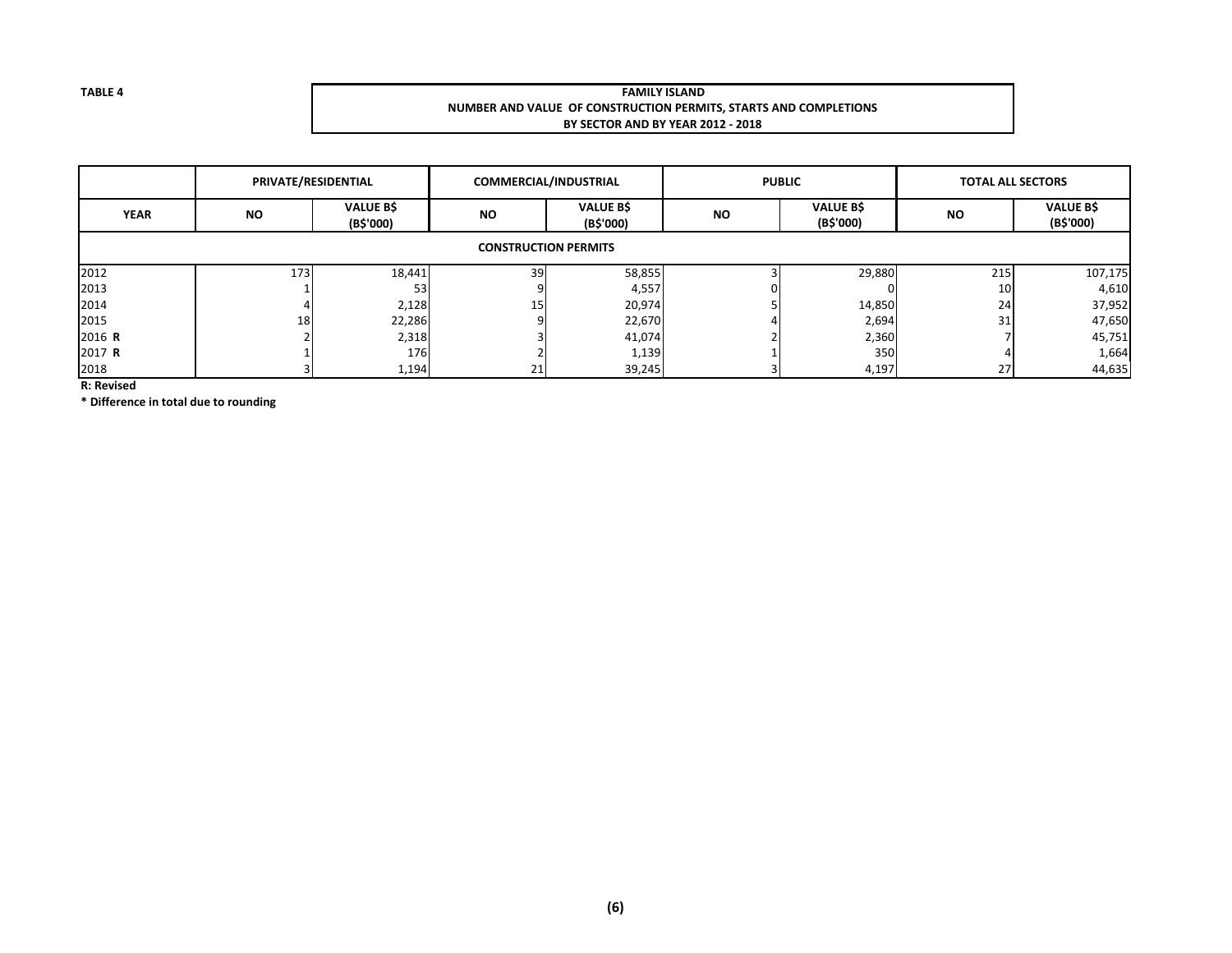#### **NUMBER AND VALUE OF CONSTRUCTION PERMITS BY SECTOR AND BY MONTHALL BAHAMAS 2018**

|                                                      | PRIVATE/RESIDENTIAL |                                        | <b>COMMERCIAL/INDUSTRIAL</b> |                                       | <b>PUBLIC</b> |                            | <b>TOTAL ALL SECTORS</b> |                                         |
|------------------------------------------------------|---------------------|----------------------------------------|------------------------------|---------------------------------------|---------------|----------------------------|--------------------------|-----------------------------------------|
| <b>MONTH</b>                                         | <b>NO</b>           | <b>VALUE B\$</b>                       | <b>NO</b>                    | <b>VALUE B\$</b>                      | <b>NO</b>     | <b>VALUE B\$</b>           | <b>NO</b>                | <b>VALUE B\$</b>                        |
| <b>JANUARY</b>                                       | 66                  | 21,078,189                             | 36                           | 24,726,671                            |               | 9,449,100                  | 104                      | 55,253,960                              |
| <b>FEBRUARY</b>                                      | 94                  | 19,933,327                             | 30                           | 12,149,332                            |               | 9,312,090                  | 125                      | 41,394,749                              |
| <b>MARCH</b>                                         | 74                  | 30,886,897                             | 39                           | 24,354,749                            |               |                            | 113                      | 55,241,646                              |
| <b>1ST QTR TOTAL</b>                                 | 234                 | 71,898,413                             | 105                          | 61,230,752                            |               | 18,761,190                 | 342                      | 151,890,355                             |
| <b>APRIL</b><br><b>MAY</b>                           | 94<br>113           | 49,711,655<br>33,857,279               | 19<br>50                     | 3,003,815<br>29,259,880               |               | 0<br>20,000                | 113<br>164               | 52,715,470<br>63,137,159                |
| <b>JUNE</b>                                          | 85                  | 59,178,703                             | 23                           | 13,905,578                            |               | 9,998,514                  | 114                      | 83,082,795                              |
| <b>2ND QTR TOTAL</b>                                 | 292                 | 142,747,637                            | 92                           | 46,169,273                            |               | 10,018,514                 | 391                      | 198,935,424                             |
| JULY<br><b>AUGUST</b><br><b>SEPTEMBER</b>            | 90<br>88<br>113     | 17,502,819<br>22,814,859<br>32,409,418 | 23<br>54<br>35               | 21,244,319<br>8,993,789<br>15,755,405 | 10            | 70,000                     | 123<br>142<br>148        | 38,817,138<br>31,808,648<br>48,164,823  |
| <b>3RD QTR TOTAL</b>                                 | 291                 | 72,727,096                             | 112                          | 45,993,513                            | 10            | 70,000                     | 413                      | 118,790,609                             |
| <b>OCTOBER</b><br><b>NOVEMBER</b><br><b>DECEMBER</b> | 93<br>110<br>75     | 26,663,659<br>25,469,441<br>20,489,716 | 24<br>24<br>29               | 7,470,769<br>91,104,460<br>21,629,835 |               | $\Omega$<br>2,180,000<br>ŋ | 117<br>137<br>104        | 34,134,428<br>118,753,901<br>42,119,551 |
| <b>4TH QTR TOTAL</b>                                 | 278                 | 72,622,816                             | 77                           | 120,205,064                           |               | 2,180,000                  | 358                      | 195,007,880                             |
| <b>GRAND TOTAL</b>                                   | 1,095               | 359,995,962                            | 386                          | 273,598,602                           | 23            | 31,029,704                 | 1,504                    | 664,624,268                             |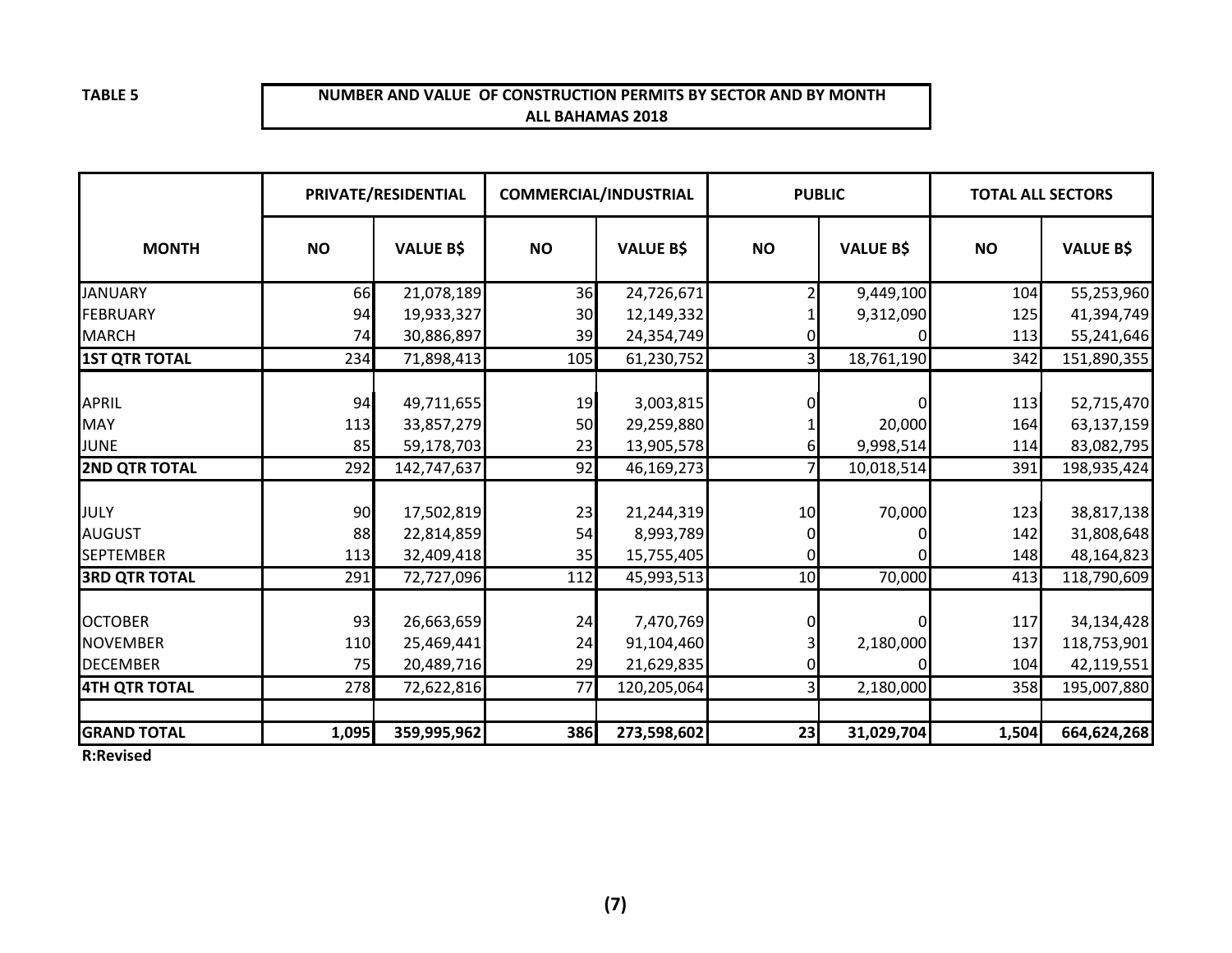# **GRAPH 3**

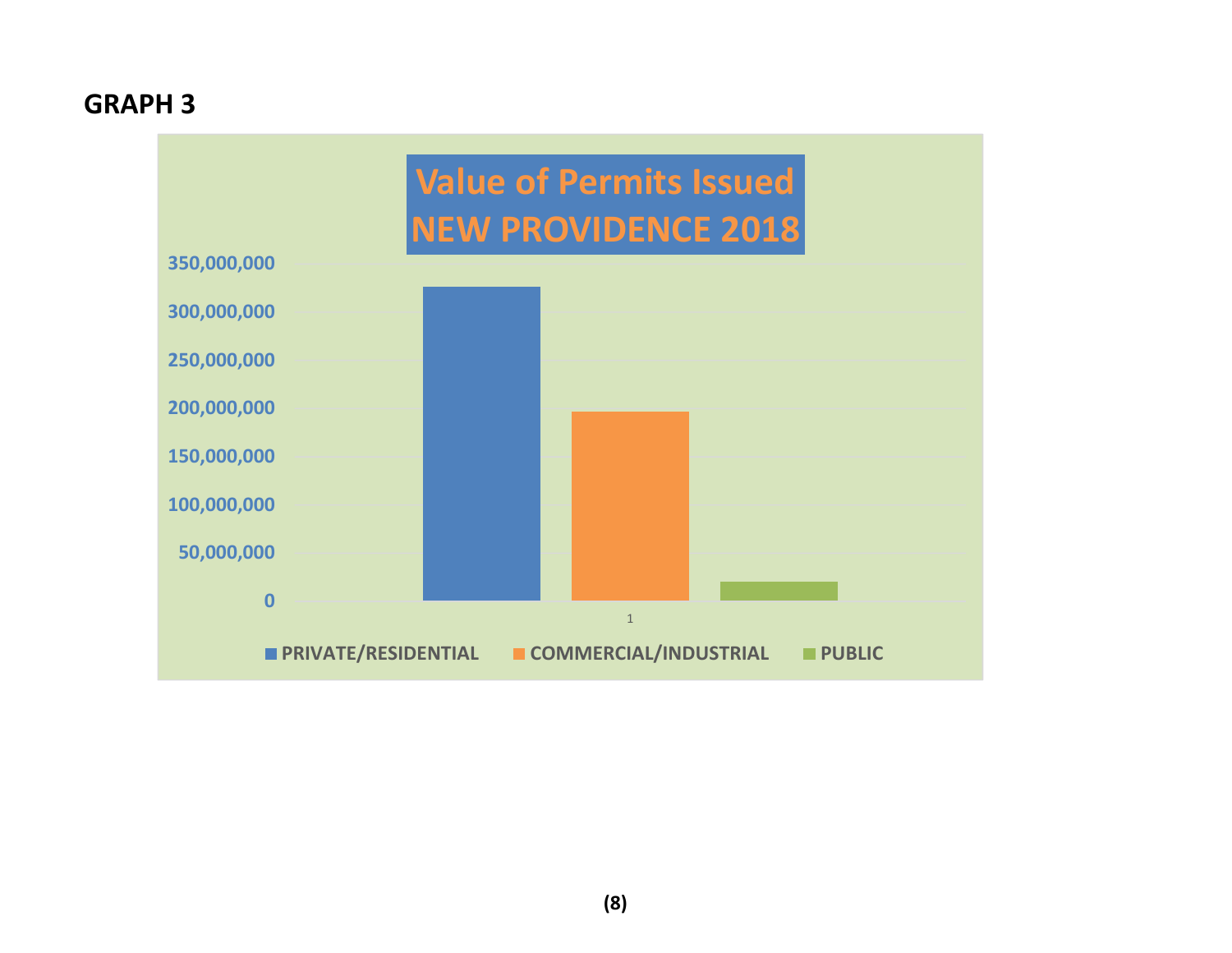#### **NUMBER AND VALUE OF CONSTRUCTION PERMITS BY SECTOR AND BY MONTHNEW PROVIDENCE 2018**

| PRIVATE/RESIDENTIAL  |           | <b>COMMERCIAL/INDUSTRIAL</b> |           |                  | <b>PUBLIC</b> | <b>TOTAL ALL SECTORS</b> |           |                  |
|----------------------|-----------|------------------------------|-----------|------------------|---------------|--------------------------|-----------|------------------|
| <b>MONTH</b>         | <b>NO</b> | <b>VALUE B\$</b>             | <b>NO</b> | <b>VALUE B\$</b> | <b>NO</b>     | <b>VALUE B\$</b>         | <b>NO</b> | <b>VALUE B\$</b> |
| <b>JANUARY</b>       | 49        | 17,548,395                   | 18        | 2,955,594        |               | 8,400,000                | 68        | 28,903,989       |
| <b>FEBRUARY</b>      | 70        | 15,926,286                   | 16        | 7,865,932        |               | 9,312,090                | 87        | 33,104,308       |
| <b>MARCH</b>         | 60        | 28,950,189                   | 19        | 6,105,945        |               |                          | 79        | 35,056,134       |
| <b>1ST QTR TOTAL</b> | 179       | 62,424,870                   | 53        | 16,927,471       |               | 17,712,090               | 234       | 97,064,431       |
| <b>APRIL</b>         | 78        | 47,142,056                   | 12        | 2,455,515        |               |                          | 90        | 49,597,571       |
| <b>MAY</b>           | 90        | 30,923,764                   | 24        | 24,342,720       |               |                          | 114       | 55,266,484       |
| <b>JUNE</b>          | 65        | 55,231,026                   | 18        | 12,659,078       |               | 1,060,504                | 86        | 68,950,608       |
| <b>2ND QTR TOTAL</b> | 233       | 133,296,846                  | 54        | 39,457,313       |               | 1,060,504                | 290       | 173,814,663      |
| JULY                 | 67        | 14,919,214                   | 13        | 20,692,174       |               |                          | 80        | 35,611,388       |
| <b>AUGUST</b>        | 66        | 20,217,500                   | 31        | 3,697,996        |               |                          | 97        | 23,915,496       |
| <b>SEPTEMBER</b>     | 87        | 27,860,858                   | 22        | 10,677,845       |               |                          | 109       | 38,538,703       |
| <b>3RD QTR TOTAL</b> | 220       | 62,997,572                   | 66        | 35,068,015       | 0             | 0                        | 286       | 98,065,587       |
| <b>OCTOBER</b>       | 64        | 24,964,911                   | 12        | 6,352,874        |               |                          | 76        | 31,317,785       |
| <b>NOVEMBER</b>      | 93        | 23,664,382                   | 17        | 90,710,660       |               | 2,180,000                | 113       | 116,555,042      |
| <b>DECEMBER</b>      | 66        | 19,374,024                   | 12        | 8,378,235        |               |                          | 78        | 27,752,259       |
| 4TH QTR TOTAL        | 223       | 68,003,317                   | 41        | 105,441,769      |               | 2,180,000                | 267       | 175,625,086      |
| <b>GRAND TOTAL</b>   | 855       | 326,722,605                  | 214       | 196,894,568      | 8             | 20,952,594               | 1,077     | 544,569,767      |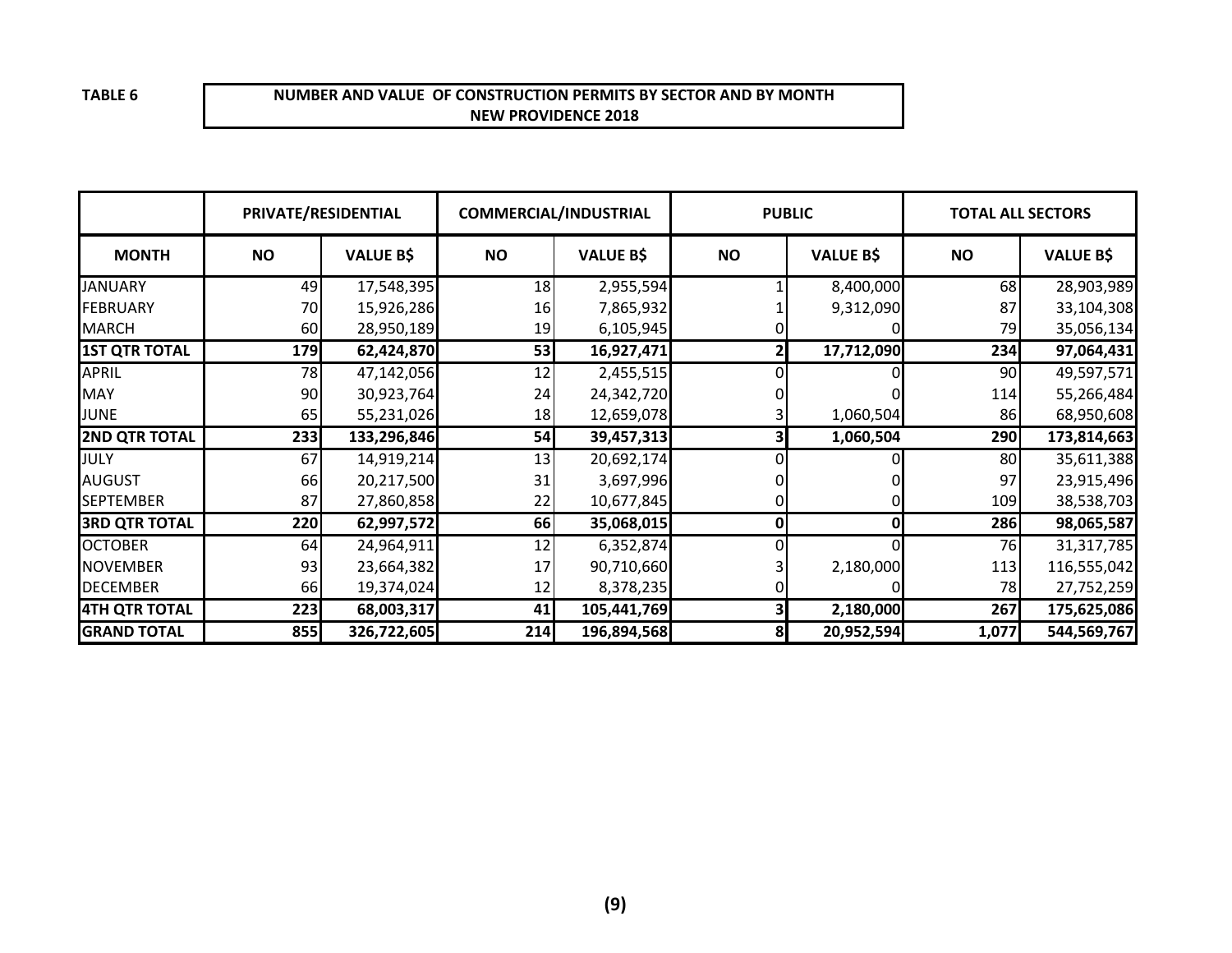# **GRAPH 4**

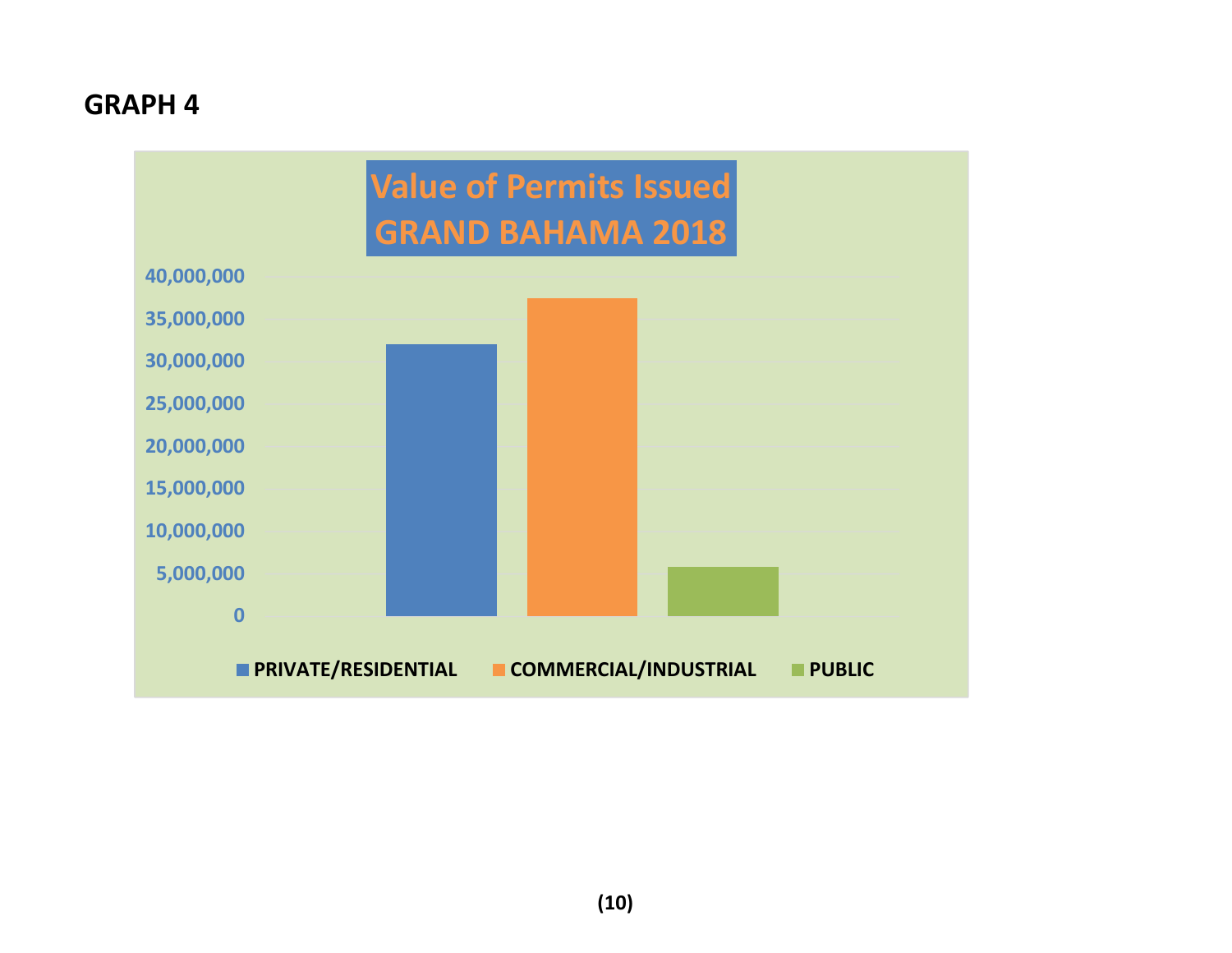## **NUMBER AND VALUE OF CONSTRUCTION PERMITS BY SECTOR AND BY MONTHGRAND BAHAMA 2018**

|                      | PRIVATE/RESIDENTIAL |                  | <b>COMMERCIAL/INDUSTRIAL</b> |                  | <b>PUBLIC</b> |                  | <b>TOTAL ALL SECTORS</b> |                  |
|----------------------|---------------------|------------------|------------------------------|------------------|---------------|------------------|--------------------------|------------------|
| <b>MONTH</b>         | <b>NO</b>           | <b>VALUE B\$</b> | <b>NO</b>                    | <b>VALUE B\$</b> | <b>NO</b>     | <b>VALUE B\$</b> | <b>NO</b>                | <b>VALUE B\$</b> |
| <b>JANUARY</b>       | 17                  | 3,529,794        | 18                           | 21,771,077       | 0             | 0                | 35                       | 25,300,871       |
| <b>FEBRUARY</b>      | 24                  | 4,007,041        | 13                           | 1,783,400        |               |                  | 37                       | 5,790,441        |
| <b>MARCH</b>         | 14                  | 1,936,708        | 19                           | 1,936,044        | 0             | 0                | 33                       | 3,872,752        |
| <b>1ST QTR TOTAL</b> | 55                  | 9,473,543        | 50                           | 25,490,521       | 0             | $\mathbf 0$      | 105                      | 34,964,064       |
| <b>APRIL</b>         | 16                  | 2,569,599        |                              | 548,300          |               | 0                | 23                       | 3,117,899        |
| <b>MAY</b>           | 23                  | 2,933,515        | 25                           | 3,627,535        |               | 20,000           | 49                       | 6,581,050        |
| <b>JUNE</b>          | 20                  | 3,947,677        |                              | 138,500          |               | 5,790,000        | 25                       | 9,876,177        |
| <b>2ND QTR TOTAL</b> | 59                  | 9,450,791        | 36                           | 4,314,335        |               | 5,810,000        | 97                       | 19,575,126       |
| <b>JULY</b>          | 22                  | 2,342,210        | 10                           | 552,145          | 10            | 70,000           | 42                       | 2,964,355        |
| <b>AUGUST</b>        | 22                  | 2,597,359        | 21                           | 4,593,063        |               |                  | 43                       | 7,190,422        |
| <b>SEPTEMBER</b>     | 25                  | 3,701,560        | 12                           | 577,560          |               |                  | 37                       | 4,279,120        |
| <b>3RD QTR TOTAL</b> | 69                  | 8,641,129        | 43                           | 5,722,768        | 10            | 70,000           | 122                      | 14,433,897       |
| <b>OCTOBER</b>       | 28                  | 1,593,643        | 12                           | 1,117,895        | 0             |                  | 40                       | 2,711,538        |
| <b>NOVEMBER</b>      | 17                  | 1,805,059        |                              | 393,800          |               |                  | 24                       | 2,198,859        |
| <b>DECEMBER</b>      | 9                   | 1,115,692        |                              | 420,000          | 0             | 0                | 12                       | 1,535,692        |
| <b>4TH QTR TOTAL</b> | 54                  | 4,514,394        | 22                           | 1,931,695        | 0             | 0                | 76                       | 6,446,089        |
| <b>GRAND TOTAL</b>   | 237                 | 32,079,857       | 151                          | 37,459,319       | 12            | 5,880,000        | 400                      | 75,419,176       |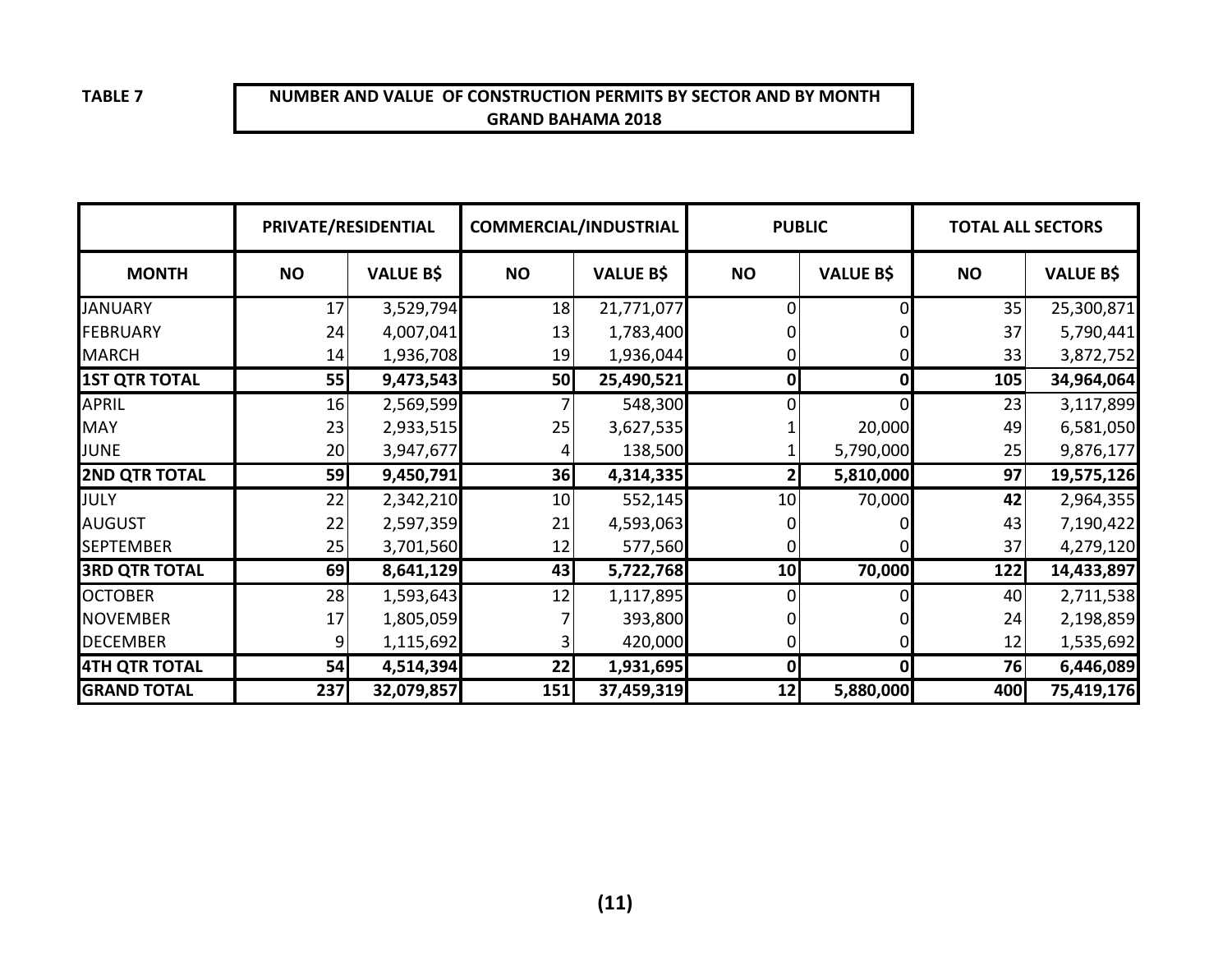#### **NUMBER AND VALUE OF CONSTRUCTION PERMITSBY SECTOR AND BY QUARTERALL BAHAMAS 2018**

|                |                     | PRIVATE/RESIDENTIAL |           | <b>COMMERCIAL/INDUSTRIAL</b> | <b>PUBLIC</b>           |                  |                 | <b>TOTAL ALL SECTORS</b> |  |  |  |
|----------------|---------------------|---------------------|-----------|------------------------------|-------------------------|------------------|-----------------|--------------------------|--|--|--|
| <b>QUARTER</b> | <b>NO</b>           | <b>VALUE B\$</b>    | <b>NO</b> | <b>VALUE B\$</b>             | <b>NO</b>               | <b>VALUE B\$</b> | <b>NO</b>       | <b>VALUE B\$</b>         |  |  |  |
|                |                     |                     |           | <b>NEW PROVIDENCE</b>        |                         |                  |                 |                          |  |  |  |
| 1st QTR        | 179                 | 62,424,870          | 53        | 16,927,471                   | 2                       | 17,712,090       | 234             | 97,064,431               |  |  |  |
| 2nd QTR        | 233                 | 133,296,846         | 54        | 39,457,313                   | 3                       | 1,060,504        | 290             | 173,814,663              |  |  |  |
| 3rd QTR        | 220                 | 62,997,572          | 66        | 35,068,015                   | 01                      | 0                | 286             |                          |  |  |  |
| 4th QTR        | 223                 | 68,003,317          | 41        | 105,441,769                  | 3                       | 2,180,000        | 267             | 175,625,086              |  |  |  |
| <b>TOTAL</b>   | 855                 | 326,722,605         | 214       | 196,894,568                  | 8                       | 20,952,594       | 1,077           | 544,569,767              |  |  |  |
|                | <b>GRAND BAHAMA</b> |                     |           |                              |                         |                  |                 |                          |  |  |  |
| 1st QTR        | 55                  | 9,473,543           | 50        | 25,490,521                   | $\overline{0}$          | 0                | 105             | 34,964,064               |  |  |  |
| 2nd QTR        | 59                  | 9,450,791           | 36        | 4,314,335                    | 2                       | 5,810,000        | 97              | 19,575,126               |  |  |  |
| 3rd QTR R      | 69                  | 8,641,129           | 43        | 5,722,768                    | 10                      | 70,000           | 122             | 14,433,897               |  |  |  |
| 4th QTR        | 54                  | 4,514,394           | 22        | 1,931,695                    | $\mathbf 0$             | 0                | 76              | 6,446,089                |  |  |  |
| <b>TOTAL</b>   | $\overline{237}$    | 32,079,857          | 151       | 37,459,319                   | 12                      | 5,880,000        | 400             | 75,419,176               |  |  |  |
|                |                     |                     |           | <b>FAMILY ISLANDS</b>        |                         |                  |                 |                          |  |  |  |
| 1st QTR        | 0                   | 0                   | 2         | 18,812,760                   | $\mathbf{1}$            | 1,049,100        |                 | 19,861,860               |  |  |  |
| 2nd QTR        | 0                   | $\Omega$            | 2         | 2,397,625                    | $\overline{2}$          | 3,148,010        |                 | 5,545,635                |  |  |  |
| 3rd QTR        |                     | 1,088,395           | 3         | 5,202,730                    | $\mathbf{0}$            | 0                |                 | 6,291,125                |  |  |  |
| 4th QTR        | 1                   | 105,105             | 14        | 12,831,600                   | $\mathbf 0$             | ŋ                | 15              | 12,936,705               |  |  |  |
| <b>TOTAL</b>   | $\overline{3}$      | 1,193,500           | 21        | 39,244,715                   | $\overline{3}$          | 4,197,110        | $\overline{27}$ | 44,635,325               |  |  |  |
|                |                     |                     |           | <b>TOTAL ALL BAHAMAS</b>     |                         |                  |                 |                          |  |  |  |
| 1st QTR        | 234                 | 71,898,413          | 105       | 61,230,752                   | $\overline{\mathbf{3}}$ | 18,761,190       | 342             | 151,890,355              |  |  |  |
| 2nd QTR        | 292                 | 142,747,637         | 92        | 46,169,273                   |                         | 10,018,514       | 391             | 198,935,424              |  |  |  |
| 3rd QTR R      | 291                 | 72,727,096          | 112       | 45,993,513                   | 10                      | 70,000           | 413             | 118,790,609              |  |  |  |
| 4th QTR        | 278                 | 72,622,816          | 77        | 120,205,064                  | 3                       | 2,180,000        | 358             | 195,007,880              |  |  |  |
| <b>TOTAL</b>   | 1,095               | 359,995,962         | 386       | 273,598,602                  | 23                      | 31,029,704       | 1,504           | 664,624,268              |  |  |  |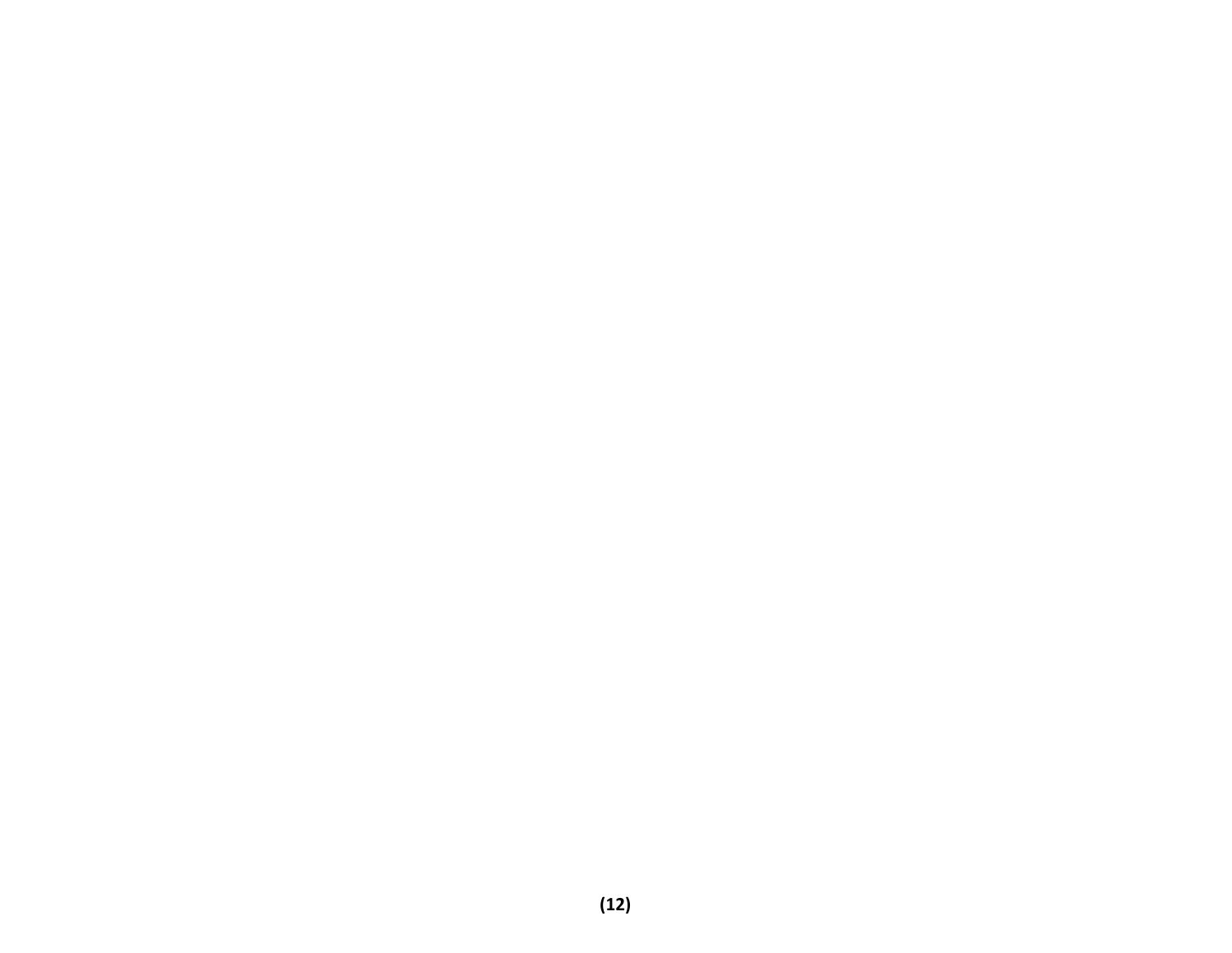## **NUMBER AND VALUE OF CONSTRUCTION STARTSBY SECTOR AND BY QUARTERALL BAHAMAS 2018**

|                        |           | PRIVATE/RESIDENTIAL |                 | <b>COMMERCIAL/INDUSTRIAL</b> | <b>PUBLIC</b>  |                  | <b>TOTAL ALL SECTORS</b> |                  |  |  |  |  |
|------------------------|-----------|---------------------|-----------------|------------------------------|----------------|------------------|--------------------------|------------------|--|--|--|--|
| <b>QUARTER</b>         | <b>NO</b> | <b>VALUE B\$</b>    | <b>NO</b>       | <b>VALUE B\$</b>             | <b>NO</b>      | <b>VALUE B\$</b> | <b>NO</b>                | <b>VALUE B\$</b> |  |  |  |  |
| <b>NEW PROVIDENCE</b>  |           |                     |                 |                              |                |                  |                          |                  |  |  |  |  |
| 1st QTR                | 55        | 12,278,969          |                 | 2,396,758                    | $\overline{0}$ | $\Omega$         | 59                       | 14,675,727       |  |  |  |  |
| 2nd QTR                | 62        | 19,234,547          |                 | 9,780,193                    | $\Omega$       |                  | 71                       | 29,014,740       |  |  |  |  |
| 3rd QTR                | 72        | 20,906,837          |                 | 2,424,390                    |                |                  | 79                       | 23,331,227       |  |  |  |  |
| 4th QTR                | 47        | 10,763,410          | 6               | 6,319,235                    |                | 133,000          | 54                       | 17,215,645       |  |  |  |  |
| <b>TOTAL</b>           | 236       | 63,183,763          | 26              | 20,920,576                   |                | 133,000          | 263                      | 84,237,339       |  |  |  |  |
|                        |           |                     |                 | <b>GRAND BAHAMA</b>          |                |                  |                          |                  |  |  |  |  |
| 1st QTR                | 28        | 8,544,550           | 10              | 2,110,054                    | 01             |                  | 38                       | 10,654,604       |  |  |  |  |
| 2nd QTR                | 21        | 4,982,640           |                 | 2,550,000                    |                |                  | 24                       | 7,532,640        |  |  |  |  |
| 3rd QTR<br>$\mathbf R$ | 31        | 7,592,205           |                 | 1,863,800                    | 8              | 56,000           | 44                       | 9,512,005        |  |  |  |  |
| 4th QTR                | 15        | 2,676,804           | 12              | 3,560,450                    | 0              |                  | 27                       | 6,237,254        |  |  |  |  |
| <b>TOTAL</b>           | 95        | 23,796,199          | 30 <sup>1</sup> | 10,084,304                   | 8 <sup>l</sup> | 56,000           | 133                      | 33,936,503       |  |  |  |  |
|                        |           |                     |                 | <b>TOTAL ALL BAHAMAS</b>     |                |                  |                          |                  |  |  |  |  |
| 1st QTR                | 83        | 20,823,519          | 14              | 4,506,812                    | 01             |                  | 97                       | 25,330,331       |  |  |  |  |
| 2nd QTR                | 83        | 24,217,187          | 12              | 12,330,193                   |                |                  | 95                       | 36,547,380       |  |  |  |  |
| 3rd QTR<br>$\mathbf R$ | 103       | 28,499,042          | 12              | 4,288,190                    |                | 56,000           | 123                      | 32,843,232       |  |  |  |  |
| 4th QTR                | 62        | 13,440,214          | 18              | 9,879,685                    |                | 133,000          | 81                       | 23,452,899       |  |  |  |  |
| <b>TOTAL</b>           | 331       | 86,979,962          | 56              | 31,004,880                   | 9              | 189,000          | 396                      | 118,173,842      |  |  |  |  |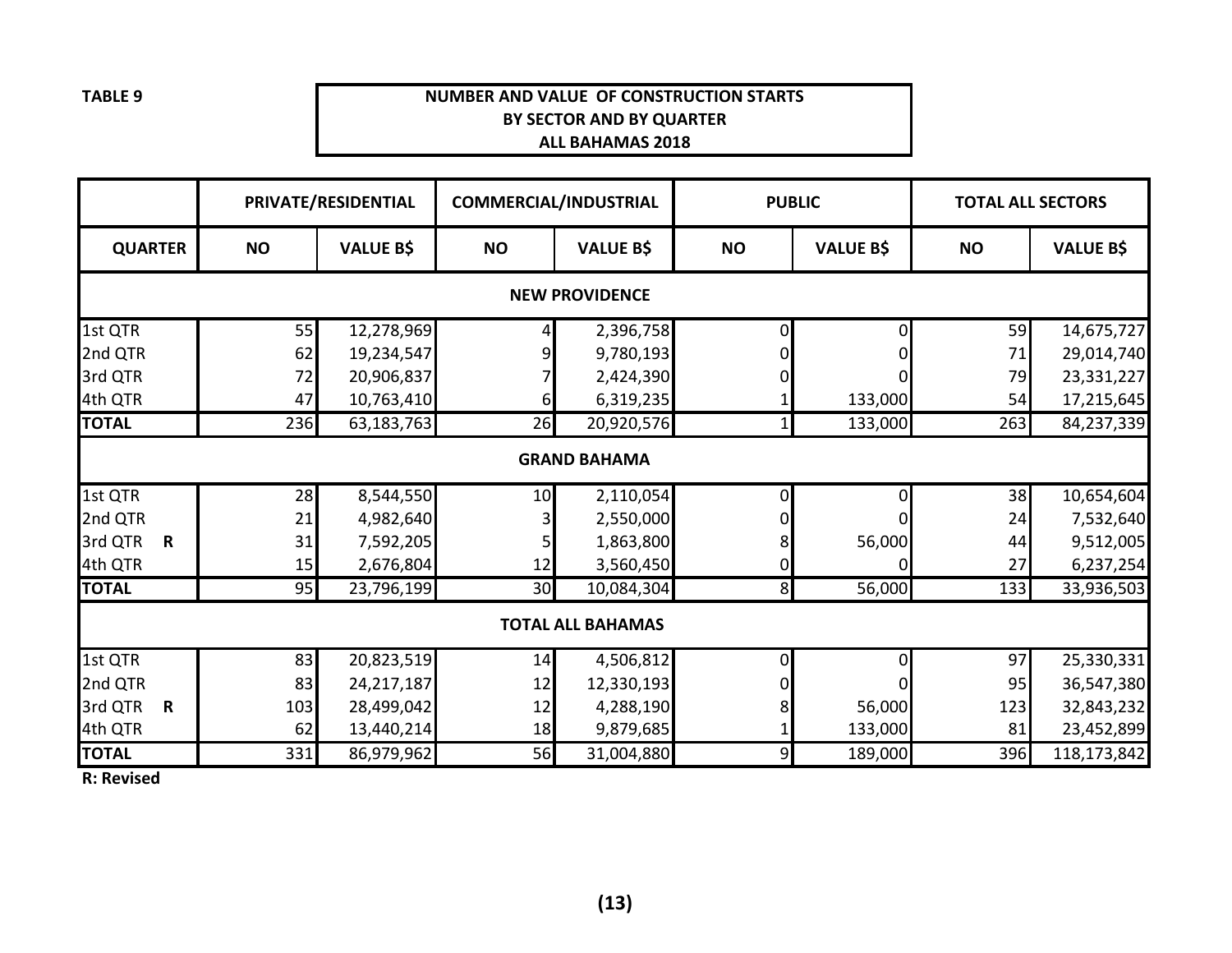#### **NUMBER AND VALUE OF CONSTRUCTION COMPLETIONSBY SECTOR AND BY QUARTER ALL BAHAMAS 2018**

|                       |           | PRIVATE/RESIDENTIAL |           | <b>COMMERCIAL/INDUSTRIAL</b> | <b>PUBLIC</b> |                  | <b>TOTAL ALL SECTORS</b> |                  |  |  |
|-----------------------|-----------|---------------------|-----------|------------------------------|---------------|------------------|--------------------------|------------------|--|--|
| <b>QUARTER</b>        | <b>NO</b> | <b>VALUE B\$</b>    | <b>NO</b> | <b>VALUE B\$</b>             | <b>NO</b>     | <b>VALUE B\$</b> | <b>NO</b>                | <b>VALUE B\$</b> |  |  |
| <b>NEW PROVIDENCE</b> |           |                     |           |                              |               |                  |                          |                  |  |  |
| 1st QTR               | 85        | 37,622,726          | 25        | 56,622,350                   |               |                  | 110                      | 94,245,076       |  |  |
| 2nd QTR               | 101       | 30,981,445          | 14        | 27,112,255                   |               |                  | 115                      | 58,093,700       |  |  |
| 3rd QTR               | 109       | 30,921,246          | 21        | 9,727,725                    |               | 2,849,010        | 132                      | 43,497,981       |  |  |
| 4th QTR               | 105       | 51,075,780          | 20        | 50,070,440                   |               | 1,280,000        | 127                      | 102,426,220      |  |  |
| <b>TOTAL</b>          | 400       | 150,601,197         | 80        | 143,532,770                  |               | 4,129,010        | 484                      | 298,262,977      |  |  |
|                       |           |                     |           | <b>GRAND BAHAMA</b>          |               |                  |                          |                  |  |  |
| 1st QTR               | 23        | 9,856,060           | 10        | 1,648,402                    | 0             | $\Omega$         | 33                       | 11,504,462       |  |  |
| 2nd QTR               | 25        | 4,230,730           |           | 456,500                      |               |                  | 33                       | 4,687,230        |  |  |
| 3rd QTR<br>R          | 36        | 5,954,018           | 14        | 5,868,700                    | 10            | 70,000           | 60                       | 11,892,718       |  |  |
| 4th QTR               | 37        | 6,203,844           | 10        | 1,233,494                    | $\mathbf{0}$  |                  | 47                       | 7,437,338        |  |  |
| <b>TOTAL</b>          | 121       | 26,244,652          | 42        | 9,207,096                    | 10            | 70,000           | 173                      | 35,521,748       |  |  |
|                       |           |                     |           | <b>TOTAL ALL BAHAMAS</b>     |               |                  |                          |                  |  |  |
| 1st QTR               | 108       | 47,478,786          | 35        | 58,270,752                   |               |                  | 143                      | 105,749,538      |  |  |
| 2nd QTR               | 126       | 35,212,175          | 22        | 27,568,755                   |               |                  | 148                      | 62,780,930       |  |  |
| 3rd QTR R             | 145       | 36,875,264          | 35        | 15,596,425                   | 12            | 2,919,010        | 192                      | 55,390,699       |  |  |
| 4th QTR               | 142       | 57,279,624          | 30        | 51,303,934                   |               | 1,280,000        | 174                      | 109,863,558      |  |  |
| <b>TOTAL</b>          | 521       | 176,845,849         | 122       | 152,739,866                  | 14            | 4,199,010        | 657                      | 333,784,725      |  |  |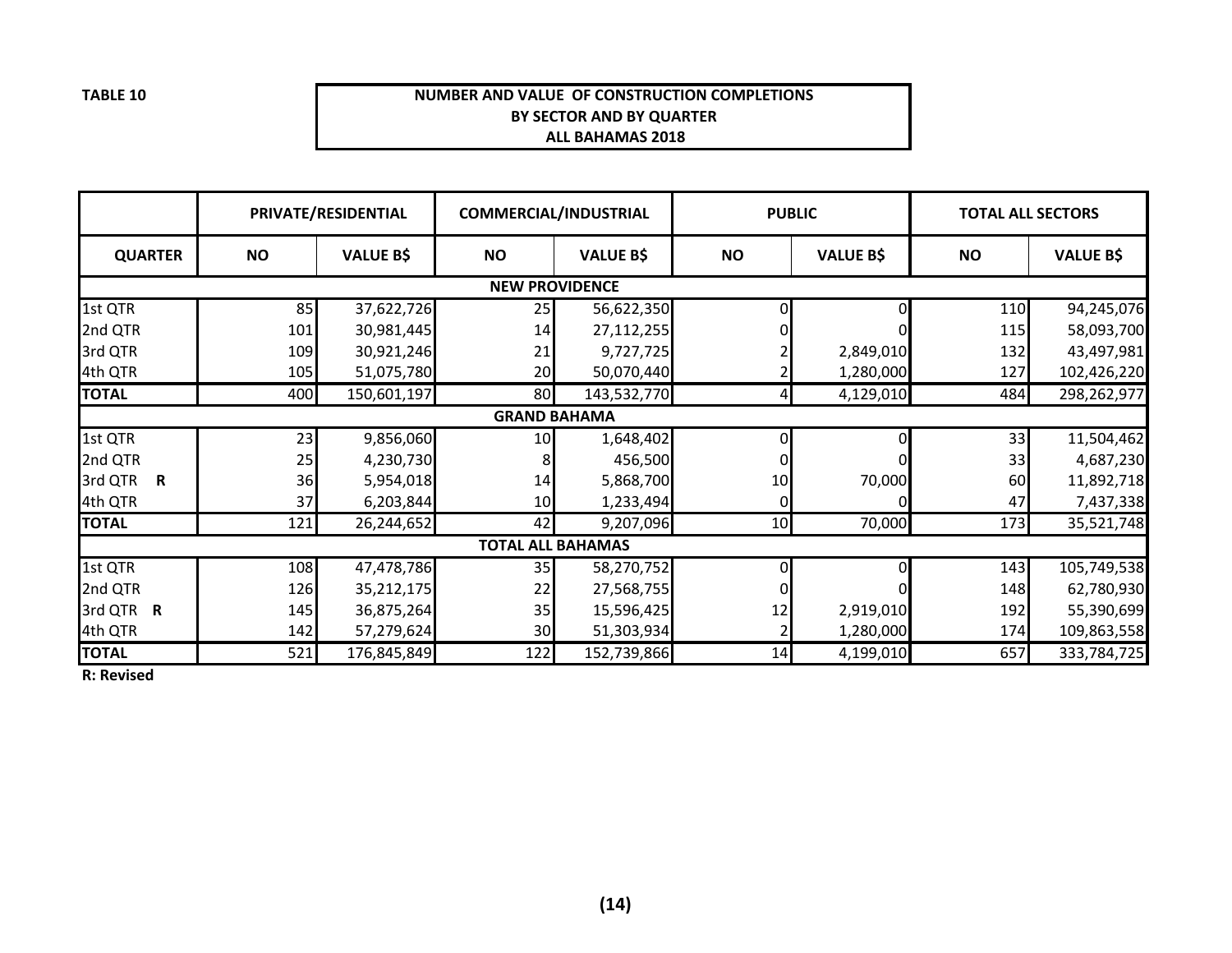#### **ALL BAHAMAS COMPARISON 1ST QUARTER 2018 - 1ST QUARTER 2017NUMBER AND VALUE OF CONSTRUCTION PERMITS, STARTS AND COMPLETIONS**

|                     |                                 | PRIVATE/RESIDENTIAL |           | <b>COMMERCIAL/INDUSTRIAL</b> | <b>PUBLIC</b> |                  | <b>TOTAL ALL SECTORS</b> |                  |  |  |  |  |
|---------------------|---------------------------------|---------------------|-----------|------------------------------|---------------|------------------|--------------------------|------------------|--|--|--|--|
| <b>QUARTER</b>      | <b>NO</b>                       | <b>VALUE B\$</b>    | <b>NO</b> | <b>VALUE B\$</b>             | <b>NO</b>     | <b>VALUE B\$</b> | <b>NO</b>                | <b>VALUE B\$</b> |  |  |  |  |
|                     | <b>CONSTRUCTION PERMITS</b>     |                     |           |                              |               |                  |                          |                  |  |  |  |  |
| 1ST QTR 2018        | 234                             | 71,898,413          | 105       | 61,230,752                   |               | 18,761,190       | 342                      | 151,890,355      |  |  |  |  |
| 1ST QTR 2017        | 233                             | 42,209,329          | 60        | 51,239,867                   | 75            | 14,970,320       | 368                      | 108,419,516      |  |  |  |  |
| <b>DIFFERENCE</b>   |                                 | 29,689,084          | 45        | 9,990,885                    | $-72$         | 3,790,870        | $-26$                    | 43,470,839       |  |  |  |  |
| % CHANGE            | 0%                              | 70%                 | 75%       | 19%                          | $-96%$        | 25%              | $-7%$                    | 40%              |  |  |  |  |
|                     | <b>CONSTRUCTION STARTS</b>      |                     |           |                              |               |                  |                          |                  |  |  |  |  |
| <b>1ST QTR 2018</b> | 83                              | 20,823,519          | 14        | 4,506,812                    |               | ΩI               | 97                       | 25,330,331       |  |  |  |  |
| 1ST QTR 2017        | 74                              | 18,440,183          | 17        | 14,625,509                   |               | 28,612,700       | 95                       | 61,678,392       |  |  |  |  |
| <b>DIFFERENCE</b>   | 9                               | 2,383,336           | $-3$      | $-10,118,697$                |               | $-28,612,700$    |                          | $-36,348,061$    |  |  |  |  |
| % CHANGE            | 12%                             | 13%                 | $-18%$    | $-69%$                       | $-100%$       | $-100%$          | 2%                       | $-59%$           |  |  |  |  |
|                     | <b>CONSTRUCTION COMPLETIONS</b> |                     |           |                              |               |                  |                          |                  |  |  |  |  |
| 1ST QTR 2018        | 108                             | 47,478,786          | 35        | 58,270,752                   |               | 0l               | 143                      | 105,749,538      |  |  |  |  |
| 1ST QTR 2017        | 105                             | 30,651,017          | 35        | 19,002,073                   |               | 15,000           | 141                      | 49,668,090       |  |  |  |  |
| <b>DIFFERENCE</b>   | 3                               | 16,827,769          | 0         | 39,268,679                   |               | $-15,000$        |                          | 56,081,448       |  |  |  |  |
| % CHANGE            | 3%                              | 55%                 | 0%        | 207%                         | $-100%$       | $-100%$          | 1%                       | 113%             |  |  |  |  |

**\* : Represents the impossibility of dividing by zero.**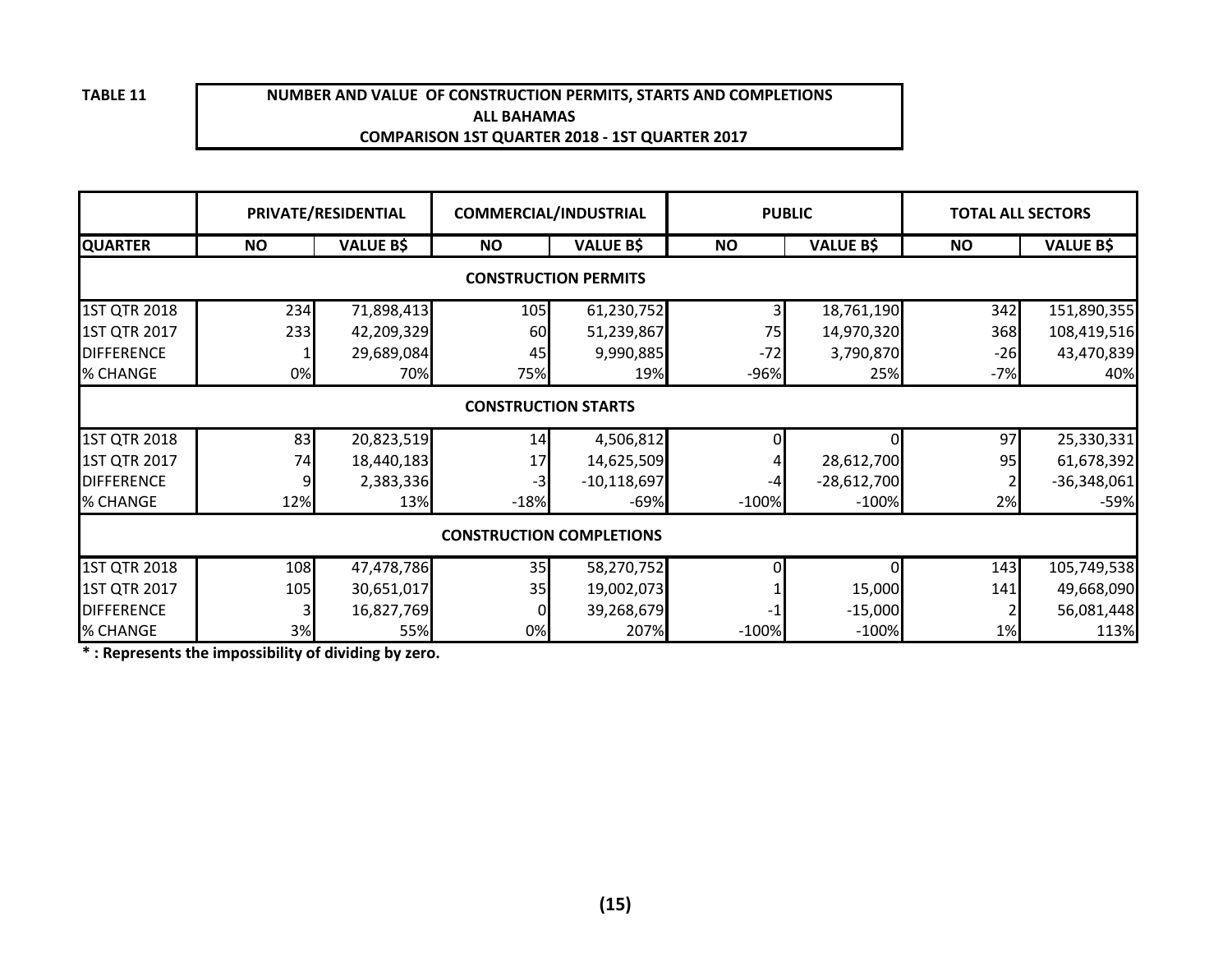## **NUMBER AND VALUE OF CONSTRUCTION PERMITS, STARTS AND COMPLETIONS ALL BAHAMASCOMPARISON 2ND QUARTER 2018 - 2ND QUARTER 2017**

|                            |           | PRIVATE/RESIDENTIAL | <b>COMMERCIAL/INDUSTRIAL</b>    |                             | <b>PUBLIC</b> |                  | <b>TOTAL ALL SECTORS</b> |                  |  |
|----------------------------|-----------|---------------------|---------------------------------|-----------------------------|---------------|------------------|--------------------------|------------------|--|
|                            | <b>NO</b> | <b>VALUE B\$</b>    | <b>NO</b>                       | <b>VALUE B\$</b>            | <b>NO</b>     | <b>VALUE B\$</b> | <b>NO</b>                | <b>VALUE B\$</b> |  |
|                            |           |                     |                                 | <b>CONSTRUCTION PERMITS</b> |               |                  |                          |                  |  |
| <b>2ND QTR 2018</b>        | 292       | 142,747,637         | 92                              | 46,169,273                  |               | 10,018,514       | 391                      | 198,935,424      |  |
| <b>2ND QTR 2017</b>        | 285       | 61,109,907          | 78                              | 16,394,326                  |               | 2,096,210        | 371                      | 79,600,443       |  |
| <b>DIFFERENCE</b>          | 7         | 81,637,730          | 14                              | 29,774,947                  |               | 7,922,304        | 20                       | 119,334,981      |  |
| % CHANGE                   | 2%        | 134%                | 18%                             | 182%                        | $-13%$        | 378%             | 5%                       | 150%             |  |
| <b>CONSTRUCTION STARTS</b> |           |                     |                                 |                             |               |                  |                          |                  |  |
| <b>2ND QTR 2018</b>        | 83        | 24,217,187          | 12                              | 12,330,193                  |               | ΩI               | 95                       | 36,547,380       |  |
| <b>2ND QTR 2017</b>        | 98        | 23,457,416          | 8                               | 8,125,360                   |               | 107,635          | 107                      | 31,690,411       |  |
| <b>DIFFERENCE</b>          | $-15$     | 759,771             |                                 | 4,204,833                   |               | $-107,635$       | $-12$                    | 4,856,969        |  |
| % CHANGE                   | $-15%$    | 3%                  | 50%                             | 52%                         | $-100%$       | $-100%$          | $-11%$                   | 15%              |  |
|                            |           |                     | <b>CONSTRUCTION COMPLETIONS</b> |                             |               |                  |                          |                  |  |
| <b>2ND QTR 2018</b>        | 126       | 35,212,175          | 22                              | 27,568,755                  |               | ΩI               | 148                      | 62,780,930       |  |
| <b>2ND QTR 2017</b>        | 117       | 45,955,356          | 35                              | 14,666,438                  |               | 1,563,480        | 155                      | 62,185,274       |  |
| <b>DIFFERENCE</b>          | 9         | $-10,743,181$       | $-13$                           | 12,902,317                  |               | $-1,563,480$     | -7                       | 595,656          |  |
| % CHANGE                   | 8%        | $-23%$              | $-37%$                          | 88%                         | $-100%$       | $-100%$          | $-5%$                    | 1%               |  |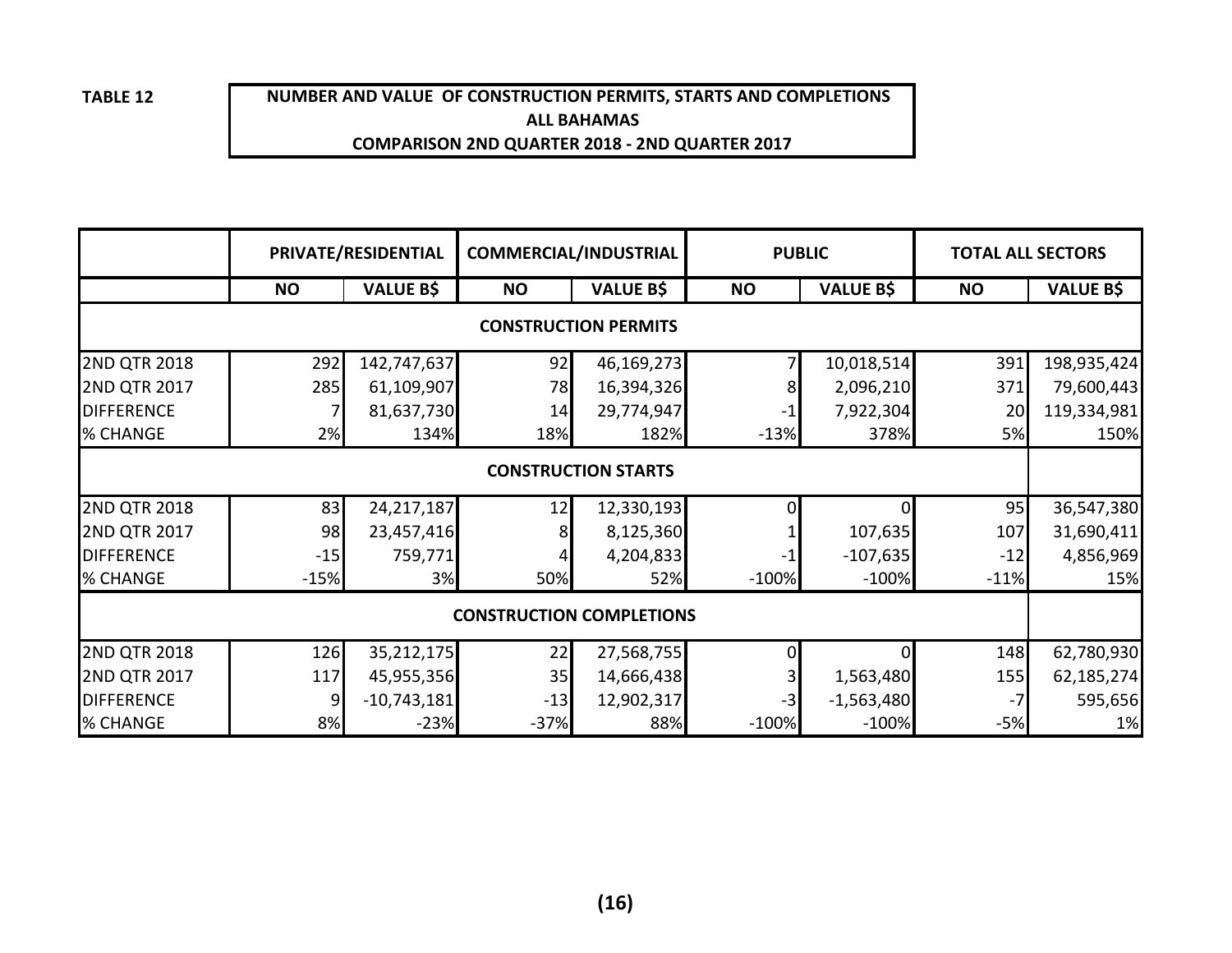#### **NUMBER AND VALUE OF CONSTRUCTION PERMITS, STARTS AND COMPLETIONSALL BAHAMASCOMPARISON 2ND QUARTER 2018 - 1ST QUARTER 2018**

|                     |                                 | PRIVATE/RESIDENTIAL |           | <b>COMMERCIAL/INDUSTRIAL</b> |           | <b>PUBLIC</b>    | <b>TOTAL ALL SECTORS</b> |                  |  |  |  |
|---------------------|---------------------------------|---------------------|-----------|------------------------------|-----------|------------------|--------------------------|------------------|--|--|--|
|                     | <b>NO</b>                       | <b>VALUE B\$</b>    | <b>NO</b> | <b>VALUE B\$</b>             | <b>NO</b> | <b>VALUE B\$</b> | <b>NO</b>                | <b>VALUE B\$</b> |  |  |  |
|                     |                                 |                     |           | <b>CONSTRUCTION PERMITS</b>  |           |                  |                          |                  |  |  |  |
| <b>2ND QTR 2018</b> | 292                             | 142,747,637         | 92        | 46,169,273                   |           | 10,018,514       | 391                      | 198,935,424      |  |  |  |
| <b>1ST QTR 2018</b> | 234                             | 71,898,413          | 105       | 61,230,752                   |           | 18,761,190       | 342                      | 151,890,355      |  |  |  |
| <b>DIFFERENCE</b>   | 58                              | 70,849,224          | $-13$     | $-15,061,479$                |           | $-8,742,676$     | 49                       | 47,045,069       |  |  |  |
| % CHANGE            | 25%                             | 99%                 | $-12%$    | $-25%$                       | 133%      | $-47%$           | 14%                      | 31%              |  |  |  |
|                     |                                 |                     |           | <b>CONSTRUCTION STARTS</b>   |           |                  |                          |                  |  |  |  |
| 2ND QTR 2018        | 83                              | 24, 217, 187        | 12        | 12,330,193                   |           | 0                | 95                       | 36,547,380       |  |  |  |
| 1ST QTR 2018        | 83                              | 20,823,519          | 14        | 4,506,812                    |           |                  | 97                       | 25,330,331       |  |  |  |
| <b>DIFFERENCE</b>   | 0                               | 3,393,668           | -2        | 7,823,381                    | 0         |                  | $-2$                     | 11,217,049       |  |  |  |
| % CHANGE            | 0%                              | 16%                 | $-14%$    | 174%                         | 0%        | 0%               | $-2%$                    | 44%              |  |  |  |
|                     | <b>CONSTRUCTION COMPLETIONS</b> |                     |           |                              |           |                  |                          |                  |  |  |  |
| 2ND QTR 2018        | 126                             | 35,212,175          | 22        | 27,568,755                   |           | 0                | 148                      | 62,780,930       |  |  |  |
| <b>1ST QTR 2018</b> | 108                             | 47,478,786          | 35        | 58,270,752                   |           |                  | 143                      | 105,749,538      |  |  |  |
| <b>DIFFERENCE</b>   | 18                              | $-12,266,611$       | $-13$     | $-30,701,997$                |           |                  |                          | $-42,968,608$    |  |  |  |
| % CHANGE            | 17%                             | $-26%$              | $-37%$    | $-53%$                       | 0%        | 0%               | 3%                       | $-41%$           |  |  |  |

**\* : Represents the impossibility of dividing by zero.**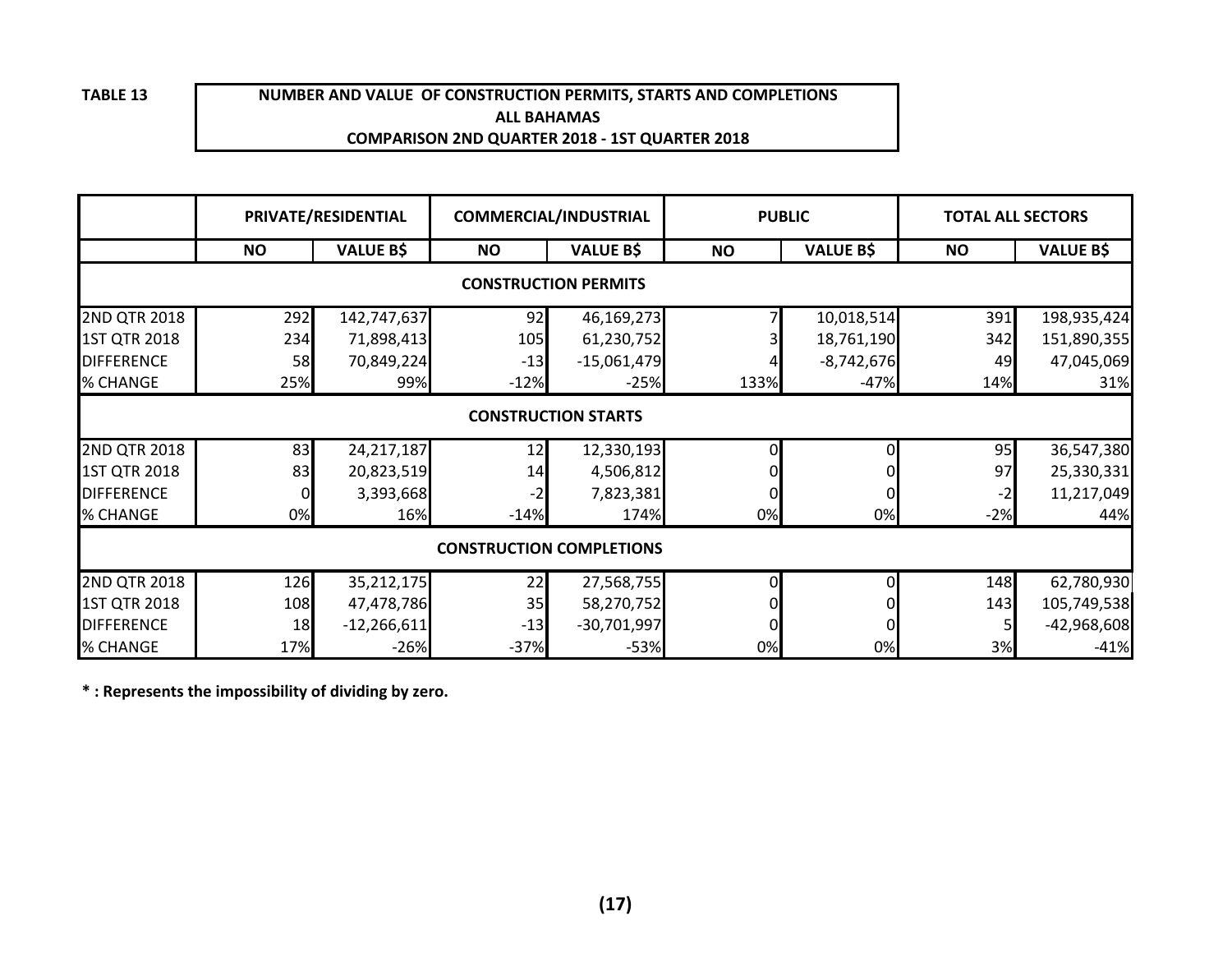**Table 14**

#### **NUMBER AND VALUE OF CONSTRUCTION PERMITS, STARTS AND COMPLETIONSALL BAHAMASCOMPARISON 3RD QUARTER 2017 - 3RD QUARTER 2018**

|                   |                             | PRIVATE/RESIDENTIAL | <b>COMMERCIAL/INDUSTRIAL</b>    |                  | <b>PUBLIC</b> |                  | <b>TOTAL ALL SECTORS</b> |                  |  |  |  |  |
|-------------------|-----------------------------|---------------------|---------------------------------|------------------|---------------|------------------|--------------------------|------------------|--|--|--|--|
| <b>QUARTER</b>    | <b>NO</b>                   | <b>VALUE B\$</b>    | <b>NO</b>                       | <b>VALUE B\$</b> | <b>NO</b>     | <b>VALUE B\$</b> | <b>NO</b>                | <b>VALUE B\$</b> |  |  |  |  |
|                   | <b>CONSTRUCTION PERMITS</b> |                     |                                 |                  |               |                  |                          |                  |  |  |  |  |
| 3RD QTR 2018 R    | 291                         | 72,727,096          | 112                             | 45,993,513       | 10            | 70,000           | 413                      | 118,790,609      |  |  |  |  |
| 3RD QTR 2017 R    | 223                         | 112,692,377         | 77                              | 24,829,904       |               | 140,000          | 301                      | 137,662,281      |  |  |  |  |
| <b>DIFFERENCE</b> | 68                          | $-39,965,281$       | 35                              | 21,163,609       |               | $-70,000$        | 112                      | $-18,871,672$    |  |  |  |  |
| % CHANGE          | 30%                         | $-35%$              | 45%                             | 85%              | 900%          | $-50%$           | 37%                      | $-14%$           |  |  |  |  |
|                   | <b>CONSTRUCTION STARTS</b>  |                     |                                 |                  |               |                  |                          |                  |  |  |  |  |
| 3RD QTR 2018 R    | 103                         | 28,499,042          | 12                              | 4,288,190        |               | 56,000           | 123                      | 32,843,232       |  |  |  |  |
| 3RD QTR 2017      | 77                          | 16,076,337          |                                 | 1,722,510        |               | 647,900          | 87                       | 18,446,747       |  |  |  |  |
| <b>DIFFERENCE</b> | 26                          | 12,422,705          |                                 | 2,565,680        |               | $-591,900$       | 36                       | 14,396,485       |  |  |  |  |
| % CHANGE          | 34%                         | 77%                 | 33%                             | 149%             | 700%          | $-91%$           | 41%                      | 78%              |  |  |  |  |
|                   |                             |                     | <b>CONSTRUCTION COMPLETIONS</b> |                  |               |                  |                          |                  |  |  |  |  |
| 3RD QTR 2018 R    | 145                         | 36,875,264          | 35                              | 15,596,425       | 12            | 2,919,010        | 192                      | 55,390,699       |  |  |  |  |
| 3RD QTR 2017      | 120                         | 46,482,414          | 42                              | 18,049,666       |               | 575,000          | 163                      | 65,107,080       |  |  |  |  |
| <b>DIFFERENCE</b> | 25                          | $-9,607,150$        | $-7$                            | $-2,453,241$     | 11            | 2,344,010        | 29                       | $-9,716,381$     |  |  |  |  |
| % CHANGE          | 21%                         | $-21%$              | $-17%$                          | $-14%$           | 1100%         | 408%             | 18%                      | $-15%$           |  |  |  |  |

**R: Revised**

**\*: Represents the impossibility of dividing by zero**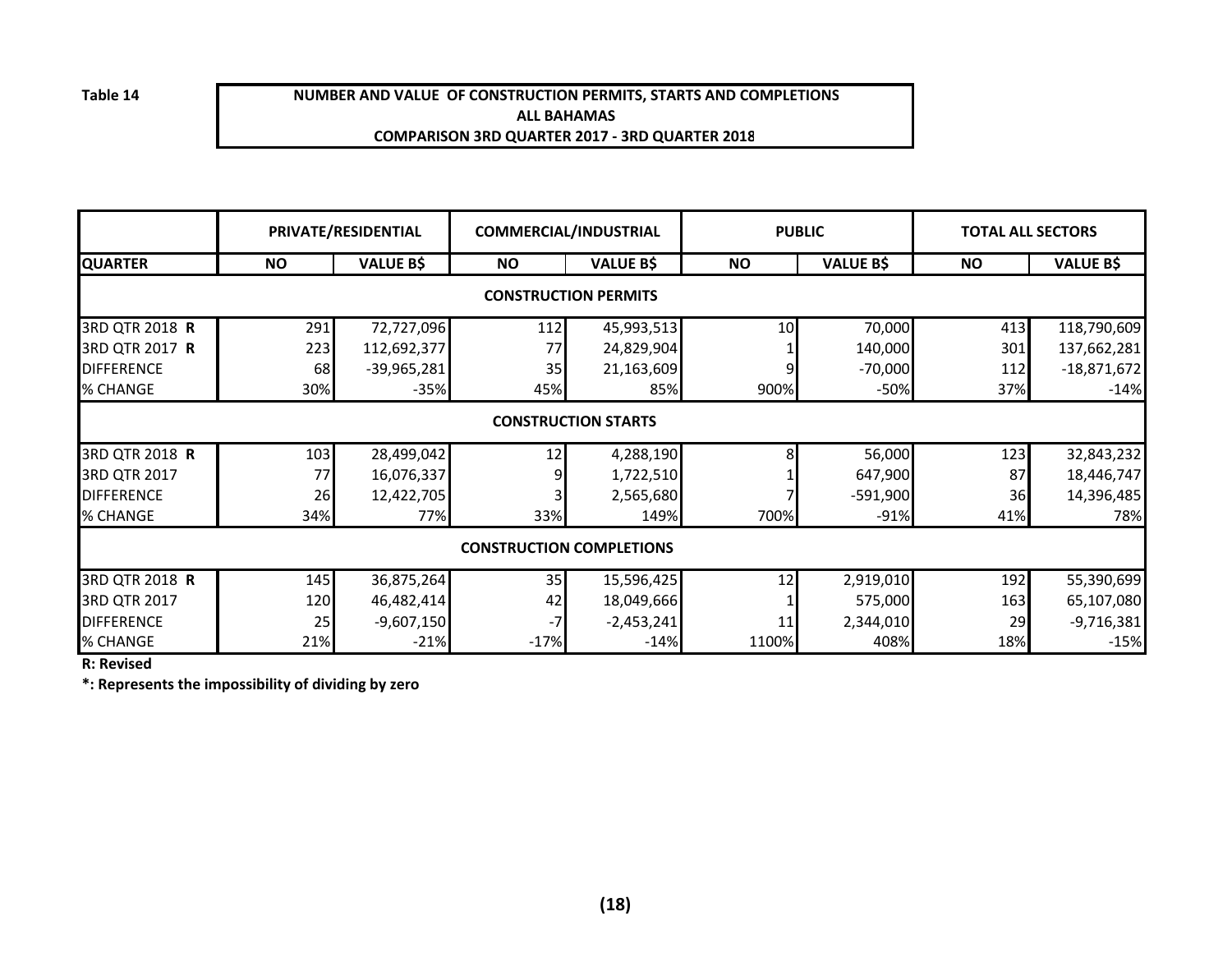#### **NUMBER AND VALUE OF CONSTRUCTION PERMITS, STARTS AND COMPLETIONSALL BAHAMASCOMPARISON 3RD QUARTER 2018 - 2ND QUARTER 2018**

|                   |                                 | PRIVATE/RESIDENTIAL | <b>COMMERCIAL/INDUSTRIAL</b> |                  | <b>PUBLIC</b> |                  | <b>TOTAL ALL SECTORS</b> |                  |  |  |  |  |
|-------------------|---------------------------------|---------------------|------------------------------|------------------|---------------|------------------|--------------------------|------------------|--|--|--|--|
| <b>QUARTER</b>    | <b>NO</b>                       | <b>VALUE B\$</b>    | <b>NO</b>                    | <b>VALUE B\$</b> | <b>NO</b>     | <b>VALUE B\$</b> | <b>NO</b>                | <b>VALUE B\$</b> |  |  |  |  |
|                   | <b>CONSTRUCTION PERMITS</b>     |                     |                              |                  |               |                  |                          |                  |  |  |  |  |
| 3RD QTR 2018 R    | 291                             | 72,727,096          | 112                          | 45,993,513       | 10            | 70,000           | 413                      | 118,790,609      |  |  |  |  |
| 2ND QTR 2018      | 292                             | 142,747,637         | 92                           | 46,169,273       |               | 10,018,514       | 391                      | 198,935,424      |  |  |  |  |
| <b>DIFFERENCE</b> | -1                              | $-70,020,541$       | 20                           | $-175,760$       |               | $-9,948,514$     | 22                       | $-80,144,815$    |  |  |  |  |
| % CHANGE          | 0%                              | $-49%$              | 22%                          | 0%               | 43%           | -99%             | 6%                       | $-40%$           |  |  |  |  |
|                   | <b>CONSTRUCTION STARTS</b>      |                     |                              |                  |               |                  |                          |                  |  |  |  |  |
| 3RD QTR 2018 R    | 103                             | 28,499,042          | 12                           | 4,288,190        |               | 56,000           | 123                      | 32,843,232       |  |  |  |  |
| 2ND QTR 2018      | 83                              | 24, 217, 187        | 12                           | 12,330,193       |               | 01               | 95                       | 36,547,380       |  |  |  |  |
| <b>DIFFERENCE</b> | 20                              | 4,281,855           |                              | $-8,042,003$     |               | 56,000           | 28                       | $-3,704,148$     |  |  |  |  |
| % CHANGE          | 24%                             | 18%                 | 0%                           | $-65%$ *         |               |                  | 29%                      | $-10%$           |  |  |  |  |
|                   | <b>CONSTRUCTION COMPLETIONS</b> |                     |                              |                  |               |                  |                          |                  |  |  |  |  |
| 3RD QTR 2018 R    | 145                             | 36,875,264          | 35                           | 15,596,425       | 12            | 2,919,010        | 192                      | 55,390,699       |  |  |  |  |
| 2ND QTR 2018      | 126                             | 35,212,175          | 22                           | 27,568,755       |               |                  | 148                      | 62,780,930       |  |  |  |  |
| <b>DIFFERENCE</b> | 19                              | 1,663,089           | 13                           | $-11,972,330$    | 12            | 2,919,010        | 44                       | $-7,390,231$     |  |  |  |  |
| % CHANGE          | 15%                             | <b>5%</b>           | 59%                          | $-43%$ *         |               |                  | 30%                      | $-12%$           |  |  |  |  |

**R: Revised**

**\*: Represents the impossibility of dividing by zero**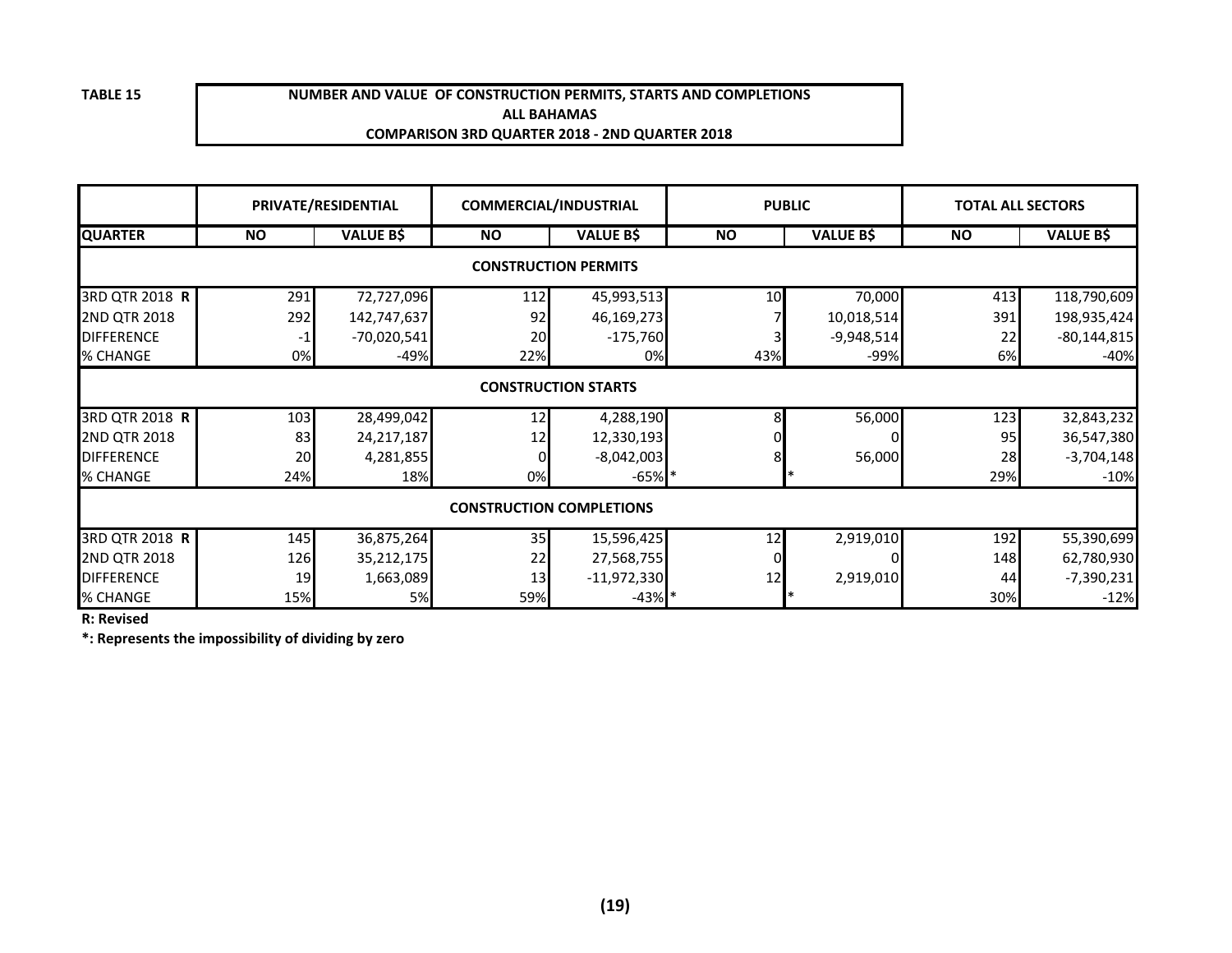#### **NUMBER AND VALUE OF CONSTRUCTION PERMITS, STARTS AND COMPLETIONS ALL BAHAMASCOMPARISON 4TH QUARTER 2018 - 4TH QUARTER 2017**

|                   |                                 | PRIVATE/RESIDENTIAL |           | <b>COMMERCIAL/INDUSTRIAL</b> |           | <b>PUBLIC</b>    |           | <b>TOTAL ALL SECTORS</b> |  |  |  |
|-------------------|---------------------------------|---------------------|-----------|------------------------------|-----------|------------------|-----------|--------------------------|--|--|--|
| <b>QUARTER</b>    | <b>NO</b>                       | <b>VALUE B\$</b>    | <b>NO</b> | <b>VALUE B\$</b>             | <b>NO</b> | <b>VALUE B\$</b> | <b>NO</b> | <b>VALUE B\$</b>         |  |  |  |
|                   |                                 |                     |           | <b>CONSTRUCTION PERMITS</b>  |           |                  |           |                          |  |  |  |
| 4TH QTR 2018      | <b>278</b>                      | 72,622,816          | 77        | 120,205,064                  |           | 2,180,000        | 358       | 195,007,880              |  |  |  |
| 4TH QTR 2017      | 228                             | 64,424,263          | 82        | 26,732,902                   |           | 567,660          | 314       | 91,724,825               |  |  |  |
| <b>DIFFERENCE</b> | 50                              | 8,198,553           | -5        | 93,472,162                   | -1        | 1,612,340        | 44        | 103,283,055              |  |  |  |
| % CHANGE          | 22%                             | 13%                 | $-6%$     | 350%                         | $-25%$    | 284%             | 14%       | 113%                     |  |  |  |
|                   | <b>CONSTRUCTION STARTS</b>      |                     |           |                              |           |                  |           |                          |  |  |  |
| 4TH QTR 2018      | 62                              | 13,440,214          | 18        | 9,879,685                    |           | 133,000          | 81        | 23,452,899               |  |  |  |
| 4TH QTR 2017      | 81                              | 18,866,696          |           | 5,931,030                    |           |                  | 90        | 24,797,726               |  |  |  |
| <b>DIFFERENCE</b> | $-19$                           | $-5,426,482$        |           | 3,948,655                    |           | 133,000          | -9        | $-1,344,827$             |  |  |  |
| % CHANGE          | $-23%$                          | $-29%$              | 100%      | 67% *                        |           |                  | $-10%$    | $-5%$                    |  |  |  |
|                   | <b>CONSTRUCTION COMPLETIONS</b> |                     |           |                              |           |                  |           |                          |  |  |  |
| 4TH QTR 2018      | 142                             | 57,279,624          | 30        | 51,303,934                   |           | 1,280,000        | 174       | 109,863,558              |  |  |  |
| 4TH QTR 2017      | 119                             | 53,311,612          | 62        | 1,261,619,453                |           | 1,716,530        | 183       | 1,316,647,595            |  |  |  |
| <b>DIFFERENCE</b> | 23                              | 3,968,012           | $-32$     | $-1,210,315,519$             |           | $-436,530$       | -9        | $-1,206,784,037$         |  |  |  |
| % CHANGE          | 19%                             | 7%                  | $-52%$    | -96%                         | 0%        | $-25%$           | $-5%$     | $-92%$                   |  |  |  |

**R: Revised**

**\* : Represents the impossibility of dividing by zero.**

**Please Note: Figures are Provisional and subject to change.**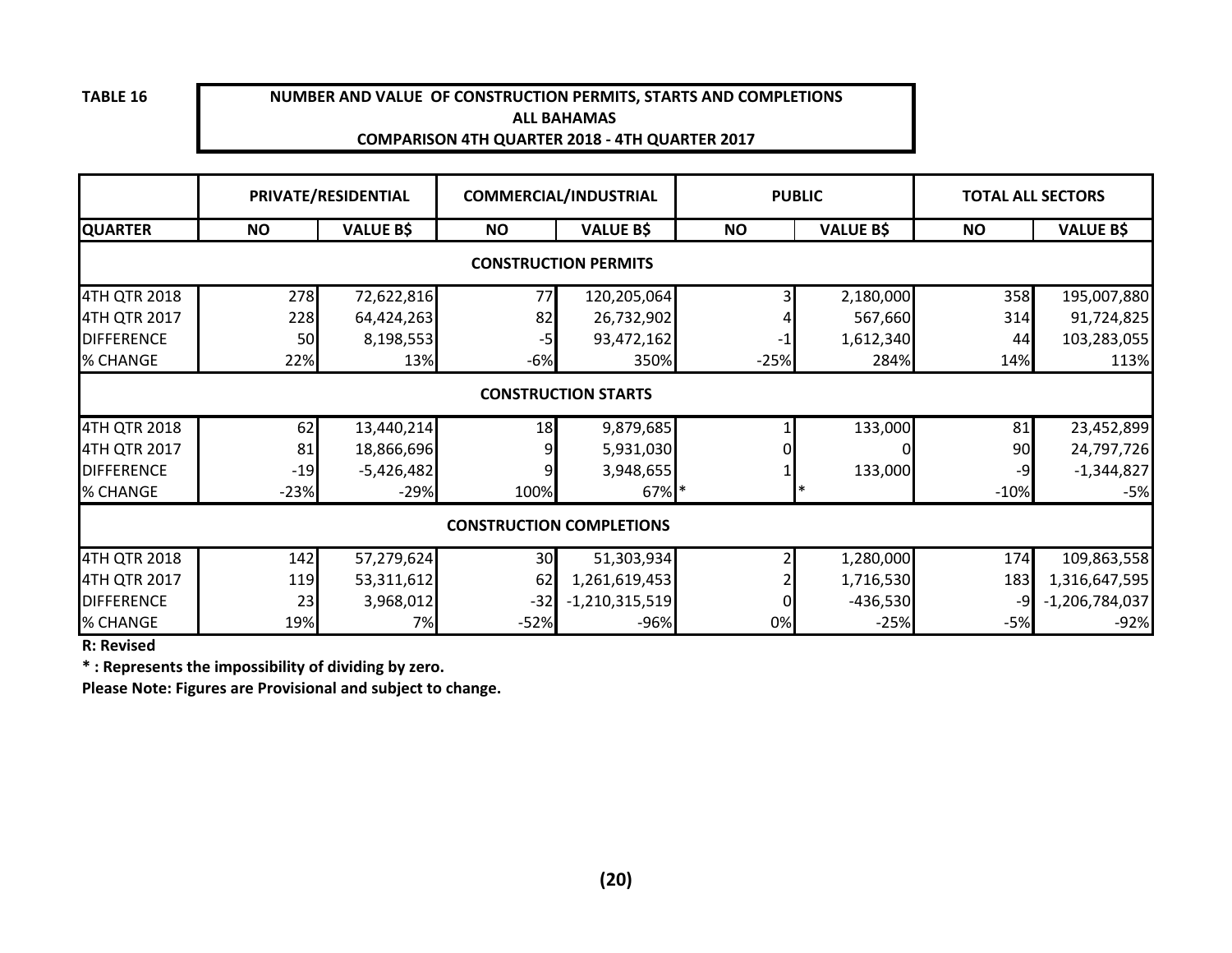#### **NUMBER AND VALUE OF CONSTRUCTION PERMITS, STARTS AND COMPLETIONSALL BAHAMASCOMPARISON 4TH QUARTER 2018 - 3RD QUARTER 2018**

|                            |           | PRIVATE/RESIDENTIAL | <b>COMMERCIAL/INDUSTRIAL</b>    |                  | <b>PUBLIC</b> |                  | <b>TOTAL ALL SECTORS</b> |                  |  |  |
|----------------------------|-----------|---------------------|---------------------------------|------------------|---------------|------------------|--------------------------|------------------|--|--|
| <b>QUARTER</b>             | <b>NO</b> | <b>VALUE B\$</b>    | <b>NO</b>                       | <b>VALUE B\$</b> | <b>NO</b>     | <b>VALUE B\$</b> | <b>NO</b>                | <b>VALUE B\$</b> |  |  |
|                            |           |                     | <b>CONSTRUCTION PERMITS</b>     |                  |               |                  |                          |                  |  |  |
| 4TH QTR 2018               | 278       | 72,622,816          | 77                              | 120,205,064      |               | 2,180,000        | 358                      | 195,007,880      |  |  |
| 3RD QTR 2018 <b>R</b>      | 291       | 72,727,096          | 112                             | 45,993,513       | 10            | 70,000           | 413                      | 118,790,609      |  |  |
| <b>DIFFERENCE</b>          | $-13$     | $-104,280$          | $-35$                           | 74,211,551       |               | 2,110,000        | $-55$                    | 76,217,271       |  |  |
| % CHANGE                   | $-4%$     | 0%                  | $-31%$                          | 161%             | $-70%$        | 3014%            | $-13%$                   | 64%              |  |  |
| <b>CONSTRUCTION STARTS</b> |           |                     |                                 |                  |               |                  |                          |                  |  |  |
| 4TH QTR 2018               | 62        | 13,440,214          | 18                              | 9,879,685        |               | 133,000          | 81                       | 23,452,899       |  |  |
| 3RD QTR 2018 R             | 103       | 28,499,042          | 12                              | 4,288,190        |               | 56,000           | 123                      | 32,843,232       |  |  |
| <b>DIFFERENCE</b>          | $-41$     | $-15,058,828$       |                                 | 5,591,495        |               | 77,000           | -42                      | $-9,390,333$     |  |  |
| % CHANGE                   | $-40%$    | $-53%$              | 50%                             | 130%             | $-88%$        | 138%             | $-34%$                   | $-29%$           |  |  |
|                            |           |                     | <b>CONSTRUCTION COMPLETIONS</b> |                  |               |                  |                          |                  |  |  |
| 4TH QTR 2018               | 142       | 57,279,624          | 30                              | 51,303,934       |               | 1,280,000        | 174                      | 109,863,558      |  |  |
| 3RD QTR 2018 R             | 145       | 36,875,264          | 35                              | 15,596,425       | 12            | 2,919,010        | 192                      | 55,390,699       |  |  |
| <b>DIFFERENCE</b>          | $-3$      | 20,404,360          | -5                              | 35,707,509       | $-10$         | $-1,639,010$     | $-18$                    | 54,472,859       |  |  |
| % CHANGE                   | $-2%$     | 55%                 | $-14%$                          | 229%             | $-83%$        | -56%             | $-9%$                    | 98%              |  |  |

**R: Revised**

**\* : Represents the impossibility of dividing by zero.**

**Please Note: Figures are Provisional and subject to change.**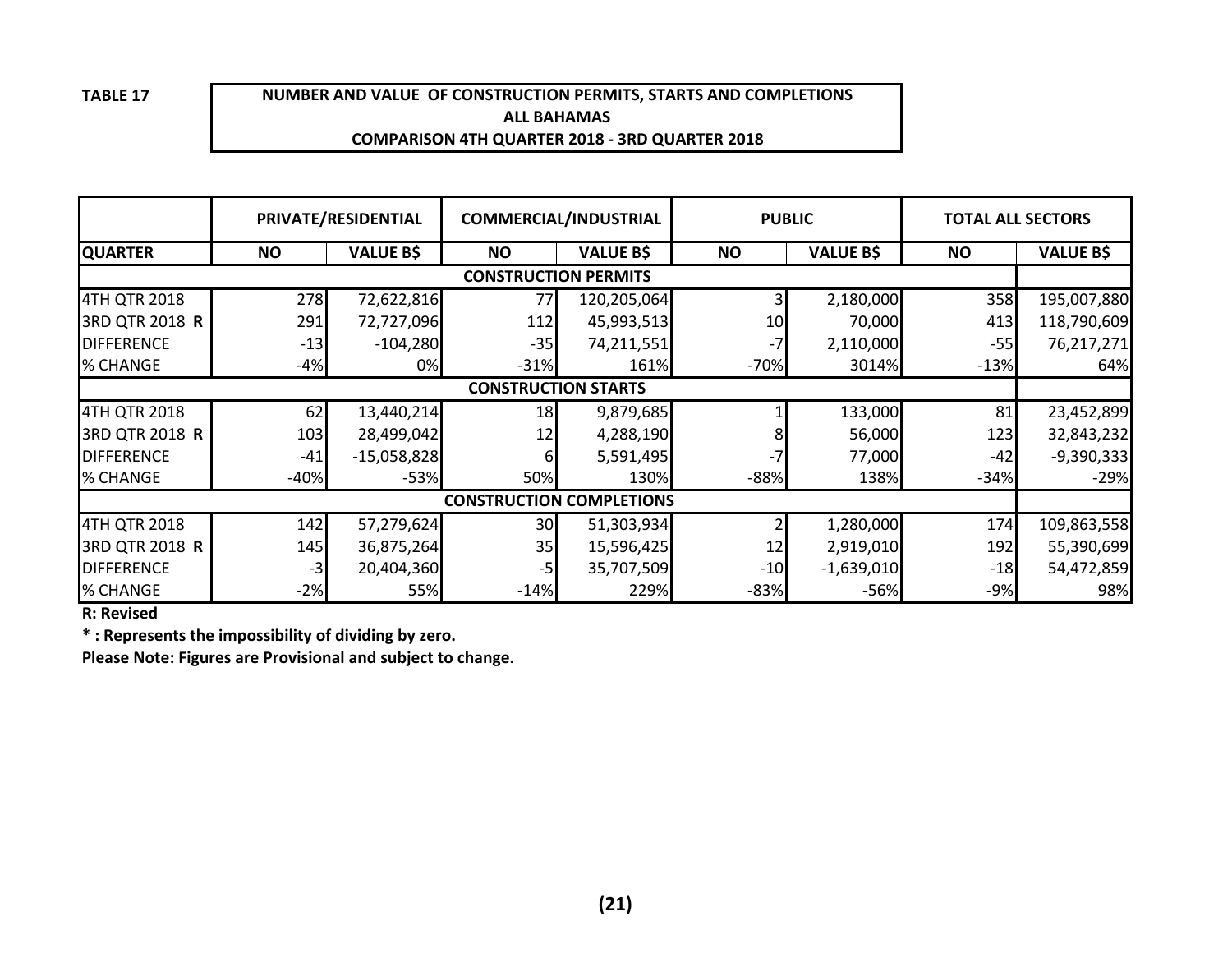#### **NUMBER AND VALUE OF CONSTRUCTION PERMITS STARTS AND COMPLETIONSNew Providence, Grand Bahama and Family Islands - 2018**

|                       | PRIVATE/RESIDENTIAL         |                  |                            | <b>COMMERCIAL/INDUSTRIAL</b>    | <b>PUBLIC</b> |                  | <b>TOTAL ALL SECTORS</b> |                  |  |  |
|-----------------------|-----------------------------|------------------|----------------------------|---------------------------------|---------------|------------------|--------------------------|------------------|--|--|
| <b>ISLAND</b>         | <b>NO</b>                   | <b>VALUE B\$</b> | <b>NO</b>                  | <b>VALUE B\$</b>                | <b>NO</b>     | <b>VALUE B\$</b> | <b>NO</b>                | <b>VALUE B\$</b> |  |  |
|                       | <b>CONSTRUCTION PERMITS</b> |                  |                            |                                 |               |                  |                          |                  |  |  |
| <b>NEW PROVIDENCE</b> | 855                         | 326,722,605      | 214                        | 196,894,568                     | 8             | 20,952,594       | 1,077                    | 544,569,767      |  |  |
| <b>GRAND BAHAMA R</b> | 237                         | 32,079,857       | 151                        | 37,459,319                      | 12            | 5,880,000        | 400                      | 75,419,176       |  |  |
| <b>FAMILY ISLANDS</b> |                             | 1,193,500        | 21                         | 39,244,715                      |               | 4,197,110        | 27                       | 44,635,325       |  |  |
| <b>TOTAL</b>          | 1,095                       | 359,995,962      | 386                        | 273,598,602                     | 23            | 31,029,704       | 1,504                    | 664,624,268      |  |  |
|                       |                             |                  | <b>CONSTRUCTION STARTS</b> |                                 |               |                  |                          |                  |  |  |
| <b>NEW PROVIDENCE</b> | 236                         | 63,183,763       | 26                         | 20,920,576                      |               | 133,000          | 263                      | 84,237,339       |  |  |
| <b>GRAND BAHAMA R</b> | 95                          | 23,796,199       | 30                         | 10,084,304                      | 81            | 56,000           | 133                      | 33,936,503       |  |  |
| <b>TOTAL</b>          | 331                         | 86,979,962       | 56                         | 31,004,880                      | 9             | 189,000          | 396                      | 118,173,842      |  |  |
|                       |                             |                  |                            | <b>CONSTRUCTION COMPLETIONS</b> |               |                  |                          |                  |  |  |
| <b>NEW PROVIDENCE</b> | 400                         | 150,601,197      | 80                         | 143,532,770                     |               | 4,129,010        | 484                      | 298,262,977      |  |  |
| <b>GRAND BAHAMA R</b> | 121                         | 26,244,652       | 42                         | 9,207,096                       | 10            | 70,000           | 173                      | 35,521,748       |  |  |
| <b>TOTAL</b>          | 521                         | 176,845,849      | 122                        | 152,739,866                     | 14            | 4,199,010        | 657                      | 333,784,725      |  |  |

**R: Revised**

**\* Difference in total due to rounding**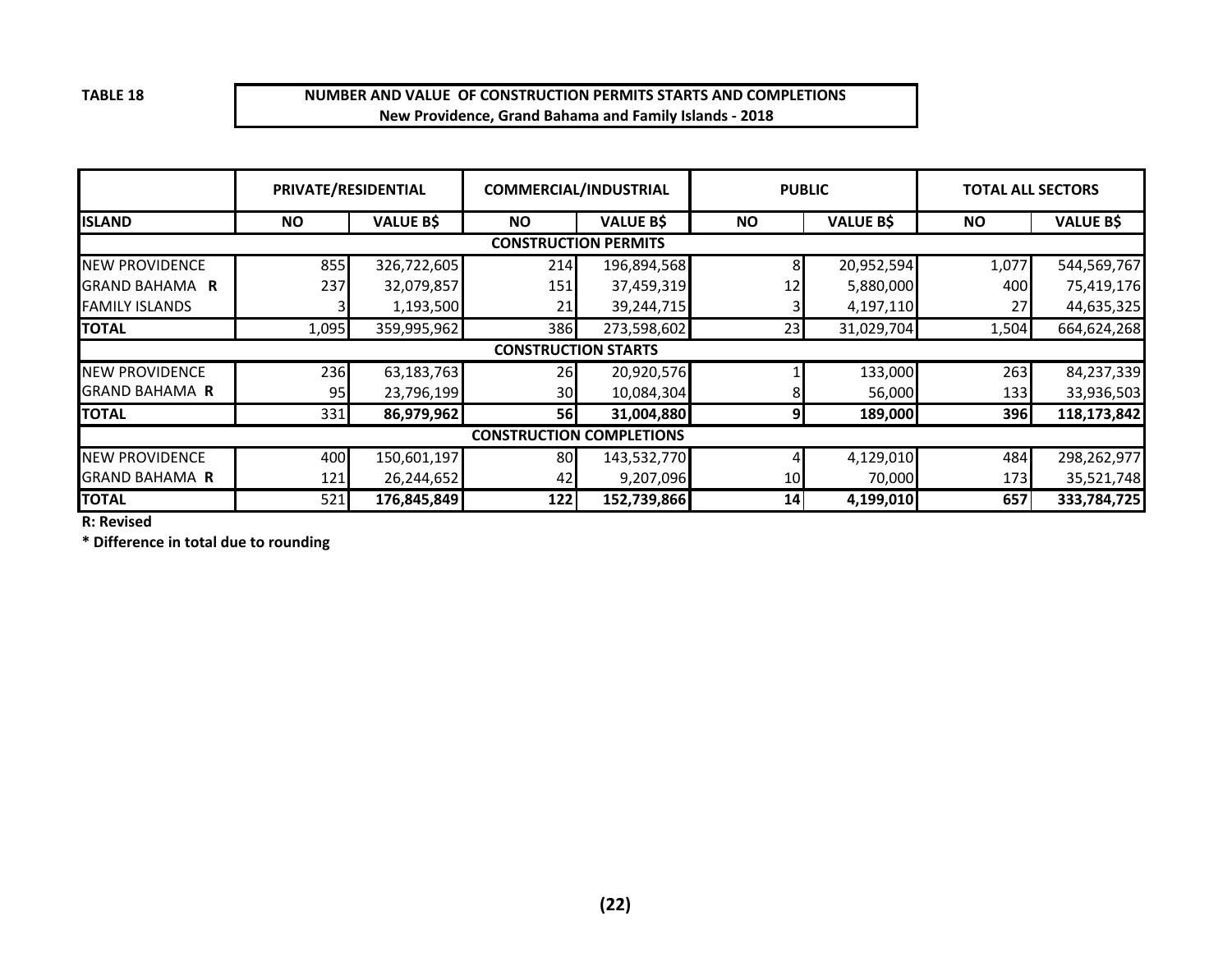#### **NUMBER AND VALUE OF CONSTRUCTION PERMITS, STARTS AND COMPLETIONSNew Providence, Grand Bahama and Family Islands - 1ST QUARTER 2018**

|                       |                             | PRIVATE/RESIDENTIAL |           | COMMERCIAL/INDUSTRIAL           | <b>PUBLIC</b> |                  | <b>TOTAL ALL SECTORS</b> |                  |  |  |  |  |  |
|-----------------------|-----------------------------|---------------------|-----------|---------------------------------|---------------|------------------|--------------------------|------------------|--|--|--|--|--|
| <b>ISLAND</b>         | <b>NO</b>                   | <b>VALUE B\$</b>    | <b>NO</b> | <b>VALUE B\$</b>                | <b>NO</b>     | <b>VALUE B\$</b> | <b>NO</b>                | <b>VALUE B\$</b> |  |  |  |  |  |
|                       | <b>CONSTRUCTION PERMITS</b> |                     |           |                                 |               |                  |                          |                  |  |  |  |  |  |
| <b>NEW PROVIDENCE</b> | 179                         | 62,424,870          | 53        | 16,927,471                      |               | 17,712,090       | 234                      | 97,064,431       |  |  |  |  |  |
| <b>GRAND BAHAMA</b>   | 55                          | 9,473,543           | 50        | 25,490,521                      |               |                  | 105                      | 34,964,064       |  |  |  |  |  |
| <b>FAMILY ISLANDS</b> |                             |                     | 2         | 18,812,760                      |               | 1,049,100        | 3                        | 19,861,860       |  |  |  |  |  |
| <b>TOTAL</b>          | 234                         | 71,898,413          | 105       | 61,230,752                      | 31            | 18,761,190       | 342                      | 151,890,355      |  |  |  |  |  |
|                       |                             |                     |           | <b>CONSTRUCTION STARTS</b>      |               |                  |                          |                  |  |  |  |  |  |
| <b>NEW PROVIDENCE</b> | 55                          | 12,278,969          |           | 2,396,758                       |               |                  | 59                       | 14,675,727       |  |  |  |  |  |
| <b>GRAND BAHAMA</b>   | 28                          | 8,544,550           | 10        | 2,110,054                       |               |                  | 38                       | 10,654,604       |  |  |  |  |  |
| <b>TOTAL</b>          | 83                          | 20,823,519          | 14        | 4,506,812                       | 0             | $\mathbf 0$      | 97                       | 25,330,331       |  |  |  |  |  |
|                       |                             |                     |           | <b>CONSTRUCTION COMPLETIONS</b> |               |                  |                          |                  |  |  |  |  |  |
| <b>NEW PROVIDENCE</b> | 85                          | 37,622,726          | 25        | 56,622,350                      |               |                  | 110                      | 94,245,076       |  |  |  |  |  |
| <b>GRAND BAHAMA</b>   | 23                          | 9,856,060           | 10        | 1,648,402                       |               |                  | 33                       | 11,504,462       |  |  |  |  |  |
| <b>TOTAL</b>          | 108                         | 47,478,786          | 35        |                                 | 01            | 0                | 143                      | 105,749,538      |  |  |  |  |  |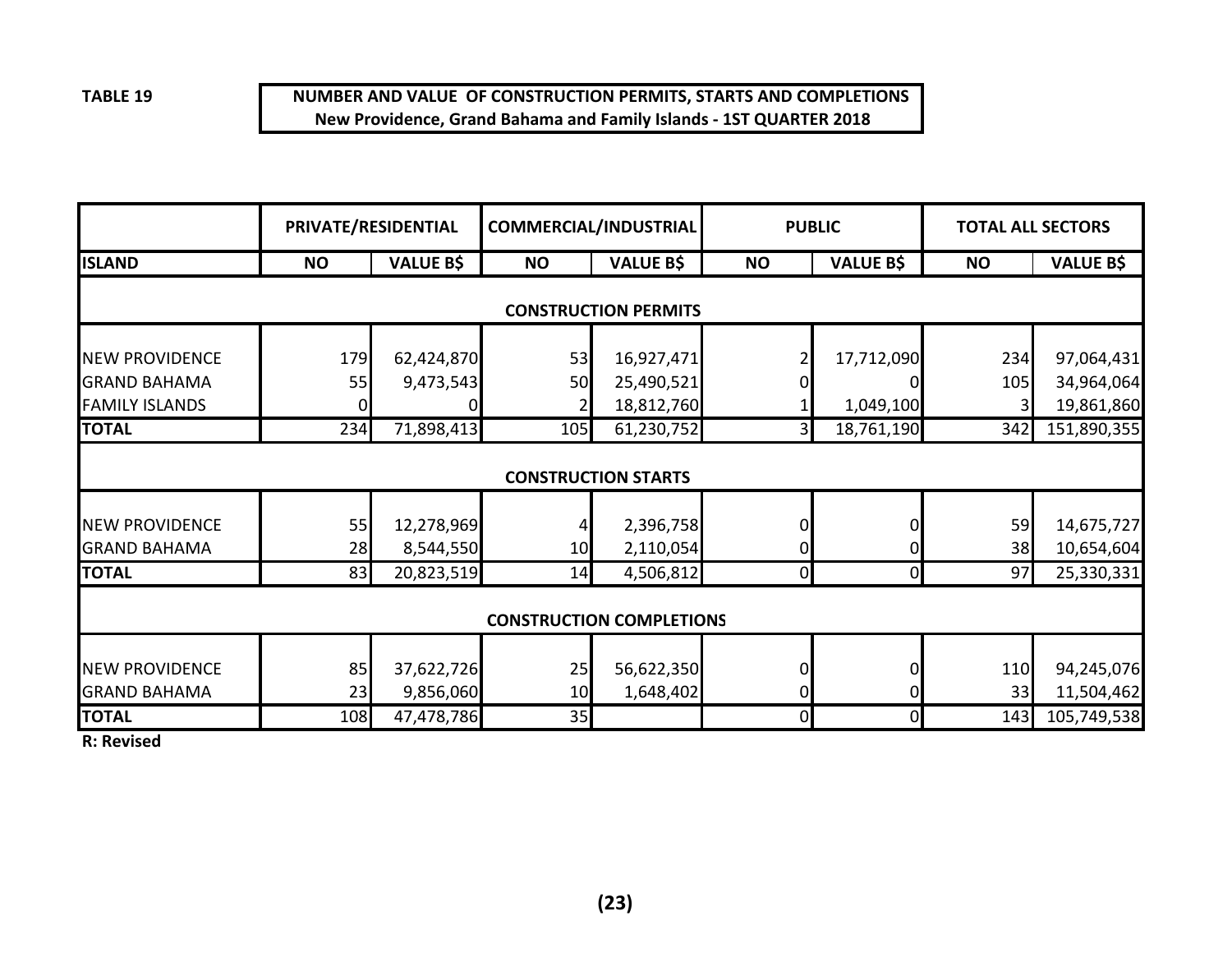#### **NUMBER AND VALUE OF CONSTRUCTION PERMITS, STARTS AND COMPLETIONSNew Providence, Grand Bahama and Family Islands - 2ND QUARTER 2018**

|                       | PRIVATE/RESIDENTIAL |                  | <b>COMMERCIAL/INDUSTRIAL</b>    |                             | <b>PUBLIC</b>  |                  | <b>TOTAL ALL SECTORS</b> |                  |
|-----------------------|---------------------|------------------|---------------------------------|-----------------------------|----------------|------------------|--------------------------|------------------|
| <b>ISLAND</b>         | <b>NO</b>           | <b>VALUE B\$</b> | <b>NO</b>                       | <b>VALUE B\$</b>            | <b>NO</b>      | <b>VALUE B\$</b> | <b>NO</b>                | <b>VALUE B\$</b> |
|                       |                     |                  |                                 | <b>CONSTRUCTION PERMITS</b> |                |                  |                          |                  |
| <b>NEW PROVIDENCE</b> | 233                 | 133,296,846      | 54                              | 39,457,313                  |                | 1,060,504        | 290                      | 173,814,663      |
| <b>GRAND BAHAMA</b>   | 59                  | 9,450,791        | 36                              | 4,314,335                   |                | 5,810,000        | 97                       | 19,575,126       |
| <b>FAMILY ISLANDS</b> |                     |                  |                                 | 2,397,625                   |                | 3,148,010        |                          | 5,545,635        |
| <b>TOTAL</b>          | 292                 | 142,747,637      | 92                              | 46,169,273                  | 71             | 10,018,514       | 391                      | 198,935,424      |
|                       |                     |                  | <b>CONSTRUCTION STARTS</b>      |                             |                |                  |                          |                  |
| <b>NEW PROVIDENCE</b> | 62                  | 19,234,547       | 9                               | 9,780,193                   | 0              | 0                | 71                       | 29,014,740       |
| <b>GRAND BAHAMA</b>   | 21                  | 4,982,640        |                                 | 2,550,000                   | 0              | 0                | 24                       | 7,532,640        |
| <b>TOTAL</b>          | 83                  | 24,217,187       | 12                              | 12,330,193                  | $\overline{0}$ | $\overline{0}$   | 95                       | 36,547,380       |
|                       |                     |                  | <b>CONSTRUCTION COMPLETIONS</b> |                             |                |                  |                          |                  |
| <b>NEW PROVIDENCE</b> | 101                 | 30,981,445       | 14                              | 27,112,255                  | 0              | 0                | 115                      | 58,093,700       |
| <b>GRAND BAHAMA</b>   | 25                  | 4,230,730        | 8                               | 456,500                     | 0              | 0                | 33                       | 4,687,230        |
| <b>TOTAL</b>          | 126                 | 35,212,175       | 22                              | 27,568,755                  | $\overline{0}$ | $\overline{0}$   | 148                      | 62,780,930       |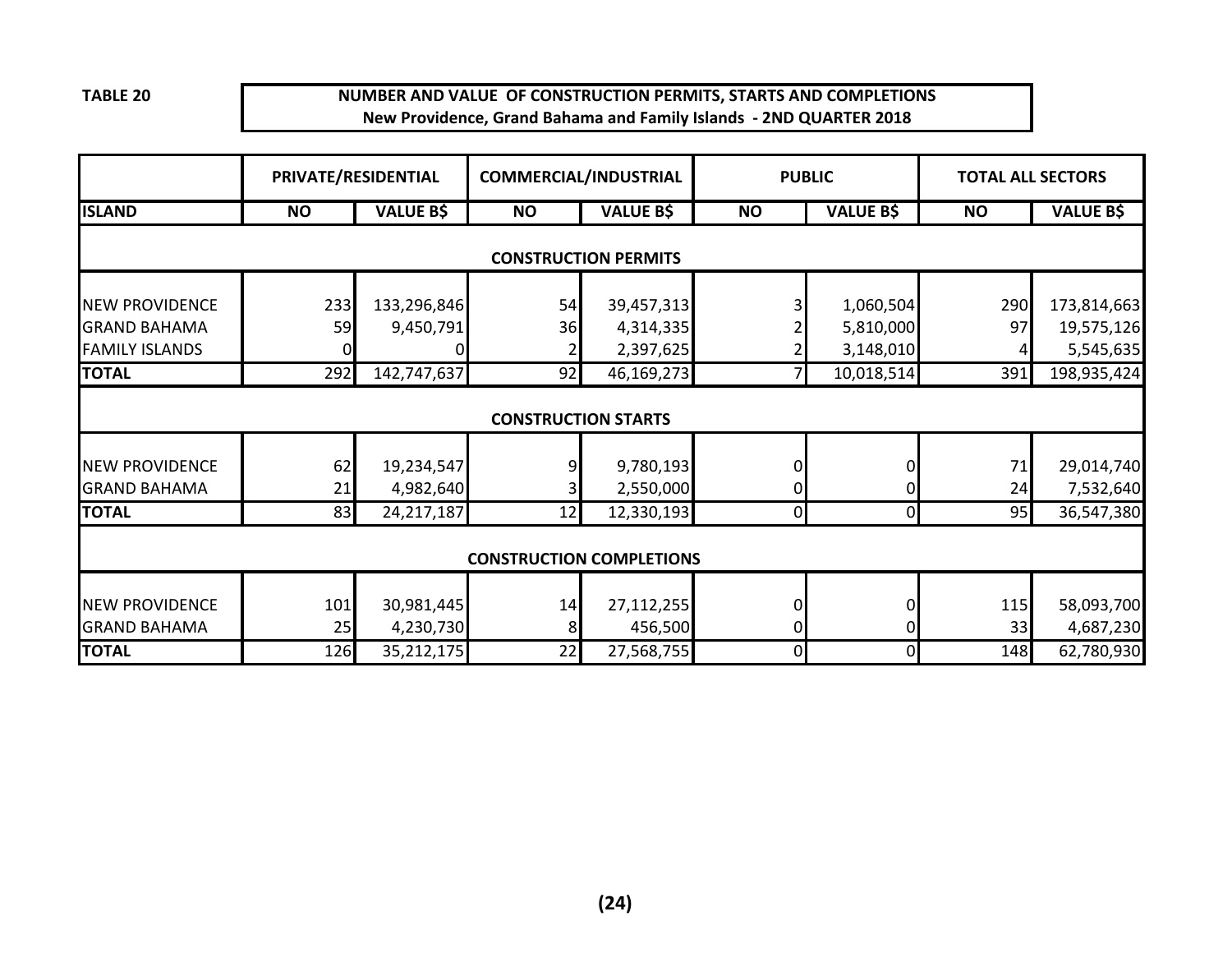## **NUMBER AND VALUE OF CONSTRUCTION PERMITS, STARTS AND COMPLETIONSNew Providence, Grand Bahama and Family Islands - 3RD QUARTER 2018**

|                                                | PRIVATE/RESIDENTIAL             |                         |           | <b>COMMERCIAL/INDUSTRIAL</b> | <b>PUBLIC</b>        |                     |           | <b>TOTAL ALL SECTORS</b> |  |  |  |
|------------------------------------------------|---------------------------------|-------------------------|-----------|------------------------------|----------------------|---------------------|-----------|--------------------------|--|--|--|
| <b>ISLAND</b>                                  | <b>NO</b>                       | <b>VALUE B\$</b>        | <b>NO</b> | <b>VALUE B\$</b>             | <b>NO</b>            | <b>VALUE B\$</b>    | <b>NO</b> | <b>VALUE B\$</b>         |  |  |  |
| <b>CONSTRUCTION PERMITS</b>                    |                                 |                         |           |                              |                      |                     |           |                          |  |  |  |
| <b>NEW PROVIDENCE</b>                          | 220                             | 62,997,572              | 66        | 35,068,015                   | 0                    |                     | 286       | 98,065,587               |  |  |  |
| <b>GRAND BAHAMA R</b><br><b>FAMILY ISLANDS</b> | 69                              | 8,641,129<br>1,088,395  | 43        | 5,722,768<br>5,202,730       | 10<br>0              | 70,000              | 122       | 14,433,897<br>6,291,125  |  |  |  |
| <b>TOTAL</b>                                   | 291                             | 72,727,096              | 112       | 45,993,513                   | 10                   | 70,000              | 413       | 118,790,609              |  |  |  |
|                                                |                                 |                         |           | <b>CONSTRUCTION STARTS</b>   |                      |                     |           |                          |  |  |  |
| <b>NEW PROVIDENCE</b><br><b>GRAND BAHAMA R</b> | 72<br>31                        | 20,906,837<br>7,592,205 |           | 2,424,390<br>1,863,800       | 8                    | 56,000              | 79<br>44  | 23,331,227<br>9,512,005  |  |  |  |
| <b>TOTAL</b>                                   | 103                             | 28,499,042              | 12        | 4,288,190                    | 8 <sup>1</sup>       | 56,000              | 123       | 32,843,232               |  |  |  |
|                                                | <b>CONSTRUCTION COMPLETIONS</b> |                         |           |                              |                      |                     |           |                          |  |  |  |
| <b>NEW PROVIDENCE</b><br><b>GRAND BAHAMA R</b> | 109<br>36                       | 30,921,246<br>5,954,018 | 21<br>14  | 9,727,725<br>5,868,700       | $\overline{2}$<br>10 | 2,849,010<br>70,000 | 132<br>60 | 43,497,981<br>11,892,718 |  |  |  |
| <b>TOTAL</b>                                   | 145                             | 36,875,264              | 35        | 15,596,425                   | 12                   | 2,919,010           | 192       | 55,390,699               |  |  |  |

**R:Revised**

**N/A: Not Available**